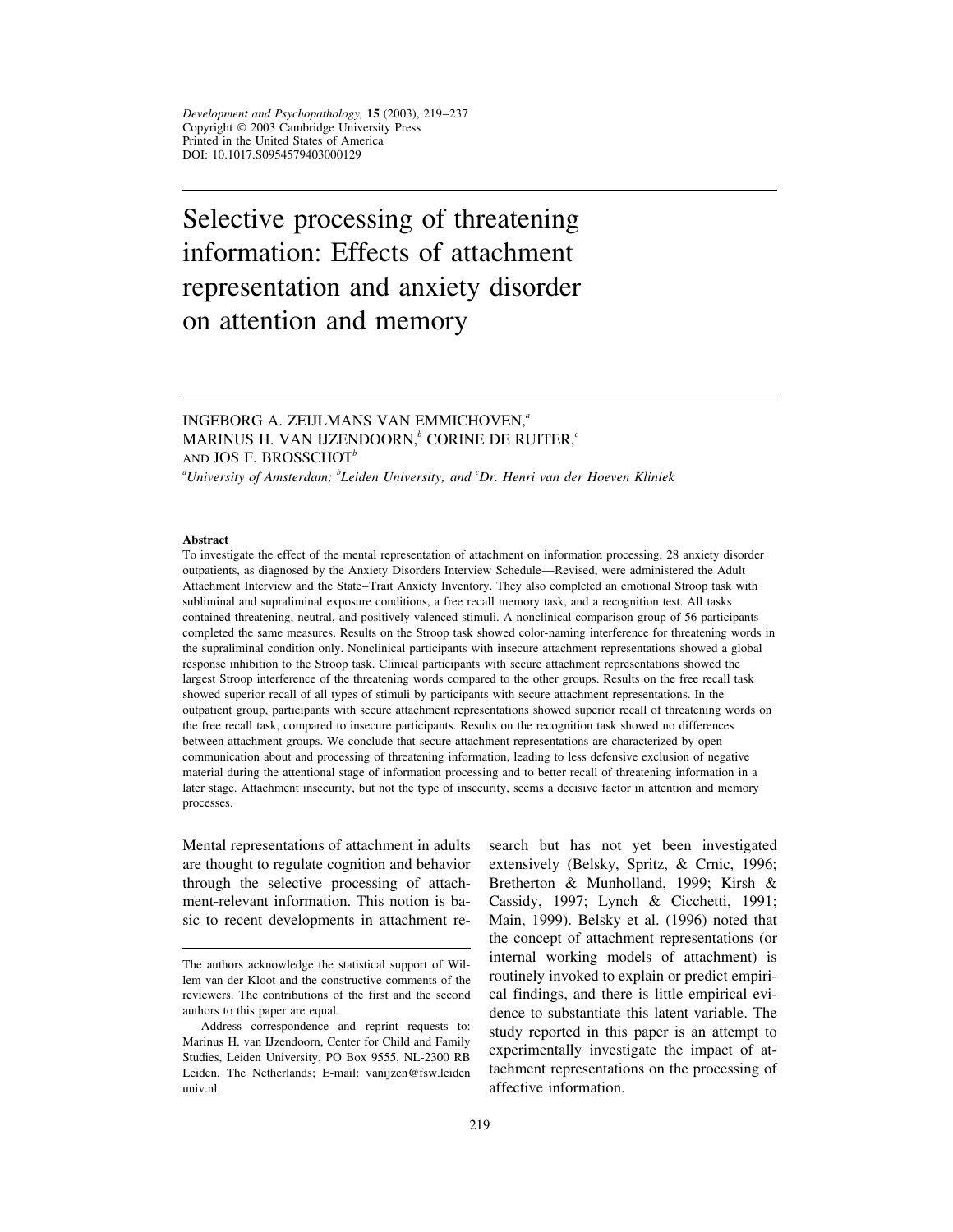ters, & Wall, 1978; Bowlby, 1973, 1980, 1984; aspects of development with an information-Bretherton, 1985; Main, Kaplan, & Cassidy, processing model of cognition. In the past de-1985) proposes that mental representations of cades, cognitive psychologists have develattachment relationships emerge in childhood oped different models to explain the ways in experiences with primary caregivers. These which human beings process specific kinds of mental models enable children to anticipate information. The idea that incoming informatheir caregivers' behavior, to interpret it, and tion is mentally organized into cognitive repto adapt their own behavior to that of the care- resentations is widely accepted, even though givers. Parents who are not consistently sensi- the exact nature of these mental models is tive and responsive toward the child's signals an issue of continuing debate (see Williams, of distress or fear are thought to contribute to Watts, MacLeod, & Mathews, 1997). Cognithe development of an insecure mental repre- tive scientists study the basic rules and mechsentation of attachment. Rejection of attach- anisms of cognitive organization. Also, inment, overprotectiveness, and guilt induction formation-processing paradigms have been are all examples of insensitive and unrespon- applied to different clinical disorders, investisive caregiving (Bretherton, 1985; de Wolff  $\&$  gating whether specific dysfunctions in inforvan IJzendoorn, 1997). Regardless of whether mation processing accompany specific emoparents are sensitive and responsive or repeat- tional symptoms or syndromes (for a review, edly show consistently unresponsive or incon- see Mathews & MacLeod, 1994). sistently responsive behavior toward a child, the attachment behavioral reaction of the child **Attachment and Cognitive Processing** toward the parents will become so "overlearned" that its rules may be applied auto- Mental representations of attachment are mation relevant to attachment and for ob- related information that, as a result of its (aftachment representations established in child- liams et al., 1997). hood are thought to be of considerable in- On a cognitive level, *secure* or secure– fluence on future attachment relationships autonomous attachment is reflected by open, (Waters, Merrick, Treboux, Crowell, & Al- nondefensive mental operations regarding at-

Attachment theory (Ainsworth, Blehar, Wa- psychodynamical, ethological, and cognitive

matically and outside awareness (Kirsh  $\&$  thought to direct not only feelings and behav-Cassidy, 1997; Main, 1999). The total set of ior but also cognitive processes related to atthese rules, known as the internal working tachment, such as attention and memory (Main, model or mental representation of attachment, 1999; Main et al., 1985). Bowlby (1980) exmay, once established, become increasingly trapolated on the idea that human beings seresistant to change in the course of time, be- lectively attend to sensory information to escause it functions on an automatic level (Bel- cape from information overload. Due to the sky et al., 1996; Rieder & Cicchetti, 1989). filtering of incoming information by the tacit This internal working model of attachment is organizational rules of the internal working defined as "... a set of conscious and/or un- model, attention is directed toward informaconscious rules for the organization of infor- tion that fits the representation. Attachmenttaining or limiting access to... information fective) content, does not fit the expectancies regarding attachment-related experiences, is defensively excluded. Consequently, the feelings and ideations" (Main et al., 1985, pp. original representations of attachment are con-66–67). Because these representations regu- firmed and ever more rigidly established. The late information processing, expectations, and memory system is subject to the same kinds of decision making in affective relationships, biases at the levels of encoding and retrieving they tend to become self-confirming (Belsky information. Information that smoothly fits the et al., 1996; Bretherton & Munholland, 1999; existing representations is suggested to be Main et al., 1985). Consequently, mental at- easily stored and easily reproduced (see Wil-

bersheim, 2000). tachment-related experiences, as shown in the In attachment theory, Bowlby combined Adult Attachment Interview (AAI; George,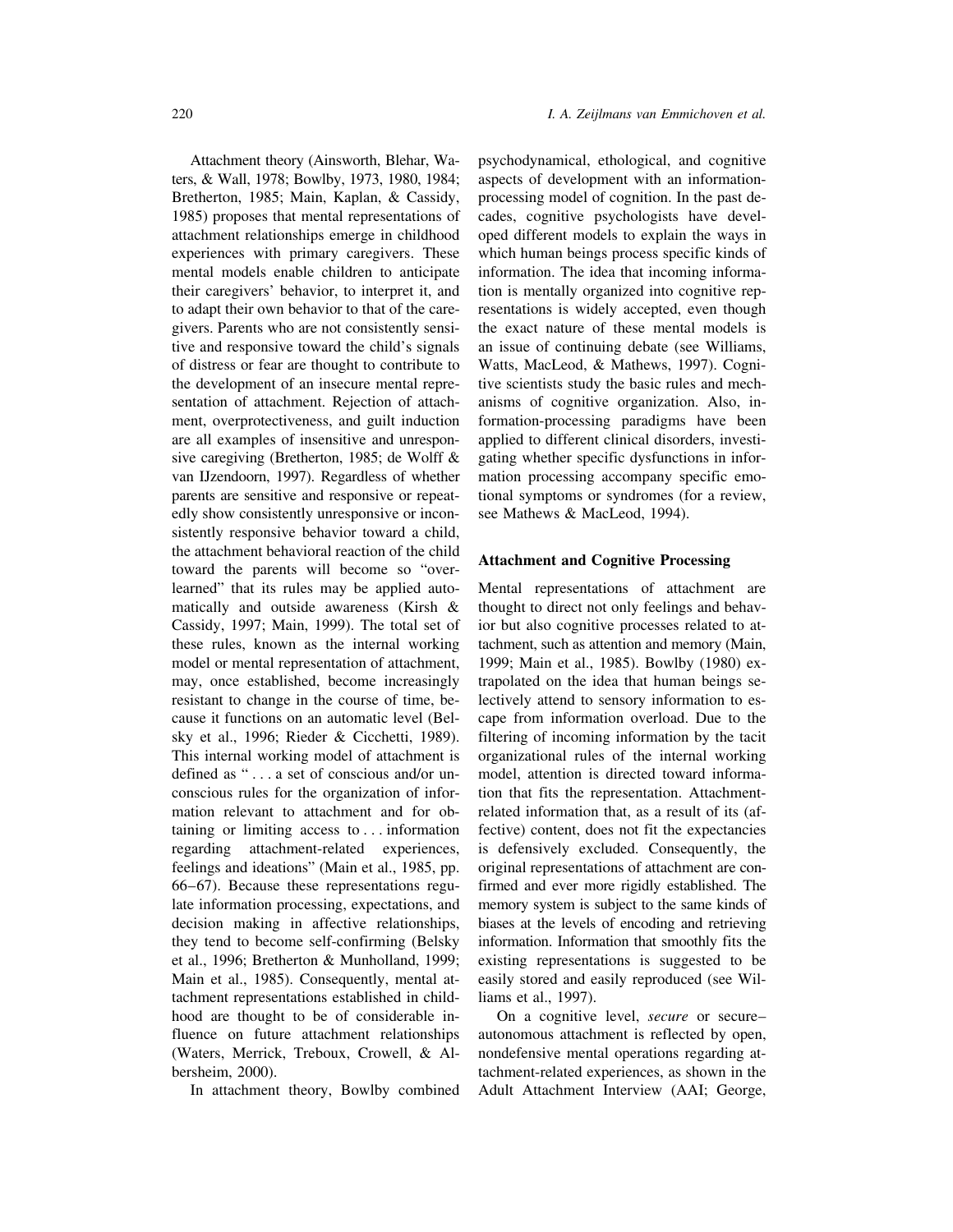1990). When interviewed about their child- participants are asked to name the color in hood memories, secure–autonomous respon- which words of different emotional value are dents give a balanced view of their past expe- printed. Response latencies indicate interferriences—even when these experiences were ence of the word content with the primary negative—and talk about their history in a task: color naming. Reaction times slow down clear and coherent way. *Dismissing* attach- when the word is associated with participants' ment is revealed in the AAI by a claim for concerns and thus distracts them from their limited access to memories related to attach- task. We expect adults with insecure attachment. These respondents show restricted feel- ment representations to differ in their response ings regarding attachment experiences and of- latencies from secure–autonomous participants. ten contradict themselves by presenting a Because little research has been conducted in general idealizing view of their attachment this area, we suggest two competing hypothefigures that cannot be corroborated by posi- ses. The first hypothesis is that insecure partive episodic memories. *Preoccupied* attach- ticipants show more response interference to ment is revealed in the AAI by ambivalence threat words than secure–autonomous particiabout attachment experiences. These respon- pants. The insecure participants may show dents often talk in a very incoherent way longer response latencies on the threat words, about their past and show confusion about or as these are supposed to arouse anxiety, dicontinuing anger with their major attachment recting attention away from task performance figures. There is a fourth classification for an (cf., MacLeod & Hagan, 1992; van den Hout, *unresolved* state of mind with respect to loss Tenney, Huygens, Merckelbach, & Kindt, or trauma; this is coded when respondents 1995). The alternative hypothesis is that inseshow signs of disorganization or disorienta- cure participants may be less inclined to even tion during discussions of potentially trau- start processing incoming information of a matic events. The indices for the unresolved threatening type, whereas secure–autonomous attachment category in the AAI are not rep- subjects may be more open to disconcerting resentative of the overall state of mind with information and pay threatening stimuli more regard to attachment; consequently, individuals attention (Beeghly & Cicchetti, 1994), even classified as unresolved receive a best-fitting though it seems discrepant with their current alternate classification as secure–autonomous, attachment representation (Lynch & Cicchetti, dismissing, or preoccupied. Dozier and Kobak 1998). Evidence for differential attention pro- (1992) showed that the cognitive representa- cesses in individuals with different types of tional organizations are associated with spe- insecure representations is equivocal. Main et cific strategies for either deactivation (in the al. (1985) and Kirsh and Cassidy (1997), for case of dismissing attachment) or hyperacti- example, showed that nonclinical insecure– vation (in the case of preoccupied attachment) avoidant, as well as insecure–resistant, chilof the attachment system (see also Main, dren looked away from attachment-relevant 1990). A most striking finding is the height- drawings or family photographs in a stressful ened autonomous physiological arousal their context and both groups appeared to avoid nonclinical respondents showed when using a arousing painful memories of past experideactivating strategy, for example, when play- ences with their caregivers. In view of the ing down the importance of negative child- dearth of empirical studies on adults, we are hood experiences with separation, rejection, not in the position to propose specific hypothor threat by the parents. eses concerning information processing in

ence on an emotional Stroop task in clinical disordered groups, in particular in anxiety disand nonclinical adults with secure and inse- ordered individuals. The theory of internal

Kaplan, & Main, 1985; Hesse, 1999; Main, cure attachment representations. In this task, preoccupied and dismissing adults.

Attention **Attention** Selectivity in information processing asso-<br>ciated with insecure attachment representa-In the current study, we investigate interfer- tions may be more pronounced in clinically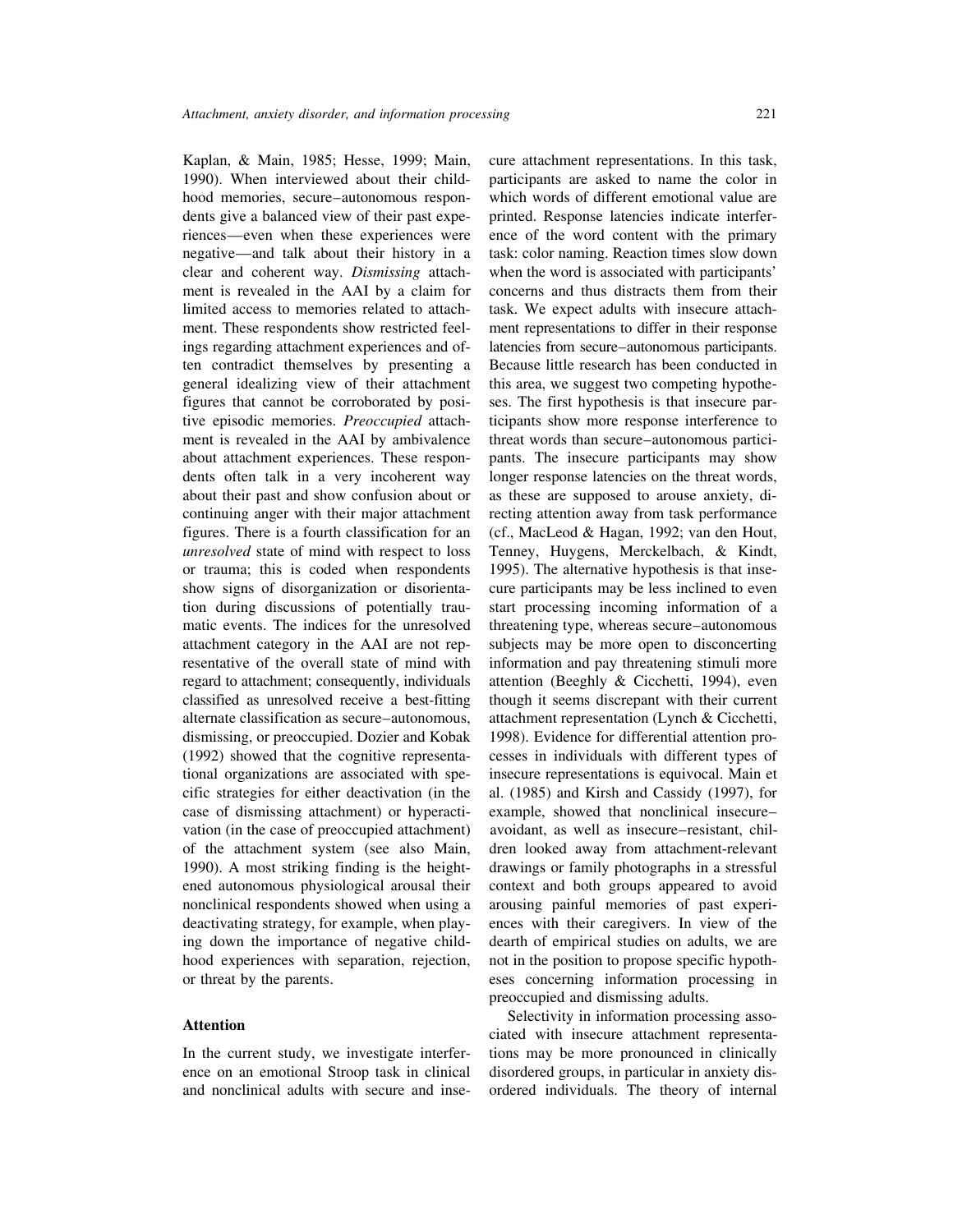working models of attachment shows simi- The priming process can be experimentally larity to Beck's schema model of cognitive modeled using the emotional Stroop task. The processing in psychopathology (Beck, 1976; elaboration process can be experimentally Beck & Emery, 1985). In Beck's view, cogni- modeled in memory tests. tive schemata result from experience and Memory researchers distinguish explicit guide new information along the processing memory, which concerns conscious recolleclines that experience has formed. Biases in in- tion, from implicit memory, which involves formation processing result from systematic nonconscious effects of past experiences on distortions in cognitive schemata that have subsequent information processing. Explicit been strengthened by perceptual sensitivity memory depends on the extent to which the and memory biases for information congruent activated schema, at the time of encoding, is with the schema. For anxiety disorder pa- related to other associated representations that tients, Beck's model predicts hypervigilance are used as retrieval cues. In a free recall test, in the processing of threatening information. explicit memory is activated by specifically In a recent review, Williams, Mathews, and asking participants to consciously retrieve MacLeod (1996) showed that in many Stroop previously processed material. Poor memory studies, anxious participants let the content of performance on a free recall test is supposed the stimuli interfere with their task of naming to indicate poor elaboration of the stimuli ofthe color in which the stimulus words were fered. Recognition performance is expected to printed, especially when the emotional va- be superior to recall performance, because it lence of the stimulus material was threatening is easier to recognize previously processed and personally relevant. Even at a preattentive stimuli than to recall them. Cloitre and Lielevel, with stimuli presented subliminally, this bowitz (1991) refer to a free recall task as attentional bias has been shown to be active measuring semantic memory whereas a recog- (MacLeod & Hagan, 1992; MacLeod & Ruth- nition task concerns perceptual memory. erford, 1992; Mogg, Bradley, Williams,  $\&$  Evidence for a memory bias in anxiety dis-Mathews, 1993; Mogg, Kentish, & Bradley, orders is equivocal and the results even 1993; van den Hout et al., 1995). From this contradict each other (for an overview, see experimental research it may be concluded Mineka & Nugent, 1995): few studies have that patients suffering from anxiety disorders provided empirical evidence for an explicit are characterized by an (automatic) attentional memory bias in anxiety patients; some studies bias for threat stimuli. have reported an implicit memory bias related

(1997), who make a distinction between pas- of the controversial findings in anxiety disorsive–automatic and active–strategic process- der samples, McNally (1994) suggests that reing of information. They show that these are searchers concentrate on involuntary explicit two independent cognitive processes that may memory paradigms to specify the effects of explain dissociations in the performance of anxiety disorders on memory performance. anxious and depressed patients on cognitive Involuntary explicit memory is like explicit tasks. Referring to the distinction made by memory in that it involves conscious recollec-Graf and Mandler (1984), they distinguish tion, but like implicit memory in that it intwo processes that operate on mental repre- volves no strategic effort. According to Mcsentations. *Priming* is a relatively automatic Nally, in anxiety disorder patients threatening process in which exposure to a stimulus acti- information just "pops" into mind without devates an associated schema; *elaboration* is a liberate search, and therefore involuntary exmore strategic process whereby associations plicit memory processes should be studied in between related representations are formed as these samples. a result of the activation of one representation. In the present study, we investigated

to clinical anxiety. The studies of memory biases in anxiety disorders are not only incon- **Memory** sistent in their results, but also in the applied Beck's model was refined by Williams et al. paradigms (Eysenck & Mogg, 1992). In view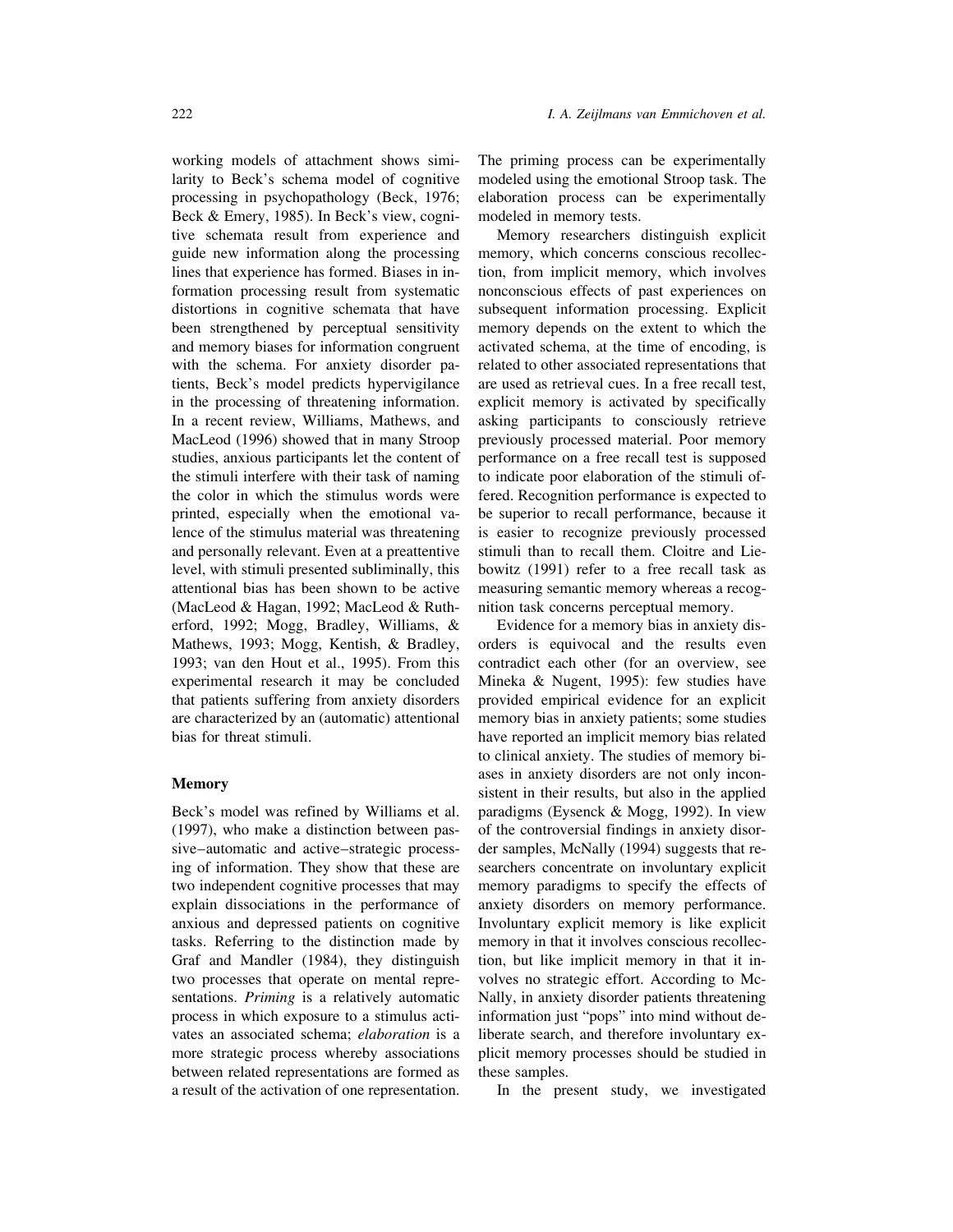search in anxiety-disordered individuals may iety disorder participants with insecure atalso be due to differences in the security of tachment representations showed different their attachment representations. In the cur- emotional Stroop interference compared with rent study, memory was assessed by means of clinical participants with secure attachment a free recall task and a recognition task, both representations. Secure patients may be more with positive, neutral, and threatening stimu- open to threatening stimuli that are more sali. We expected to find differences between lient to them because of their anxiety disorder, secure–autonomous and insecure participants and thus show more Stroop interference, or with or without anxiety disorder in the pro- insecure patients may be more attentive to cessing of threatening information because of negative material because it is consistent with regulatory differences in their respective at- their state of mind. Third, we tested whether tachment representations (Dozier, Stovall, & differences in free recall and recognition Albus, 1999). We hypothesized that insecure memory were associated with the security of individuals with or without anxiety disorder attachment representations. Anxiety disorder would be less able to remember or recognize outpatients, as well as nonclinical comparithreatening stimuli than secure–autonomous sons with insecure attachment representations, subjects, because they tend to defensively ex- may show impaired memory for threatening clude such information. Secure participants words compared to secure–autonomous indiwould be more open to process and discuss viduals because they may tend to be less open negative information (Lynch & Cicchetti, to negative material and may defensively ex-1998). The alternative hypothesis is that inse- clude threatening stimuli. cure individuals would be more able to remember or recognize threatening information<br>than secure participants because negative in-<br> $Method$ formation is more congruent with an insecure *Participants and procedure* representational model.

tention for threat words in comparison to neu- the Anxiety Disorders Interview Schedule more attentive to threatening words than the were using both. nonclinical comparison group because threat-<br>Initially the sample consisted of 32 pa-

whether the inconsistent results of memory re- anxiety disorder. We also tested whether anx-

*Anxiety disorder group.* Twenty-eight individuals voluntarily participated in this study. The **Hypotheses** sample consisted of 13 men and 15 wom-In sum, threatening information may be pro- en with a mean age of 34 years  $(SD = 11.2)$ , cessed differently, depending on clinical sta- range = 19–67 years). They were all anxiety tus and attachment representation of the par- disorder outpatients referred for treatment to ticipants. We examined the stages of attention a regional psychiatric hospital. The interviewto threatening information (on the subliminal ing and testing took place in the period beand supraliminal levels), and of the recall and tween the intake procedure and the start of recognition of threatening material. The fol- cognitive–behavioral therapy. Participants were lowing hypotheses were tested. First, we tested tested individually at the hospital. Participawhether insecure individuals showed more at-<br>tion consisted of five 1.5-hr sessions, in which tral words in the emotional Stroop task be- Revised (ADIS-R), the AAI, the Stroop task, cause negative information is more consistent two memory tests, a perception task not rewith their representational model or whether ported on here, and several questionnaires, the secure–autonomous subjects paid more at- among them the State–Trait Anxiety Intertention to threatening information because view (STAI), were administered. Nineteen of they are less inclined to defensively exclude the participants received medication at the negative material. Second, we investigated time of testing: 9 were using an antidepreswhether the anxiety disorder outpatients were sant, 4 were using a benzodiazepine, and 6

ening stimuli are more consistent with their tients, but data were lost in four instances.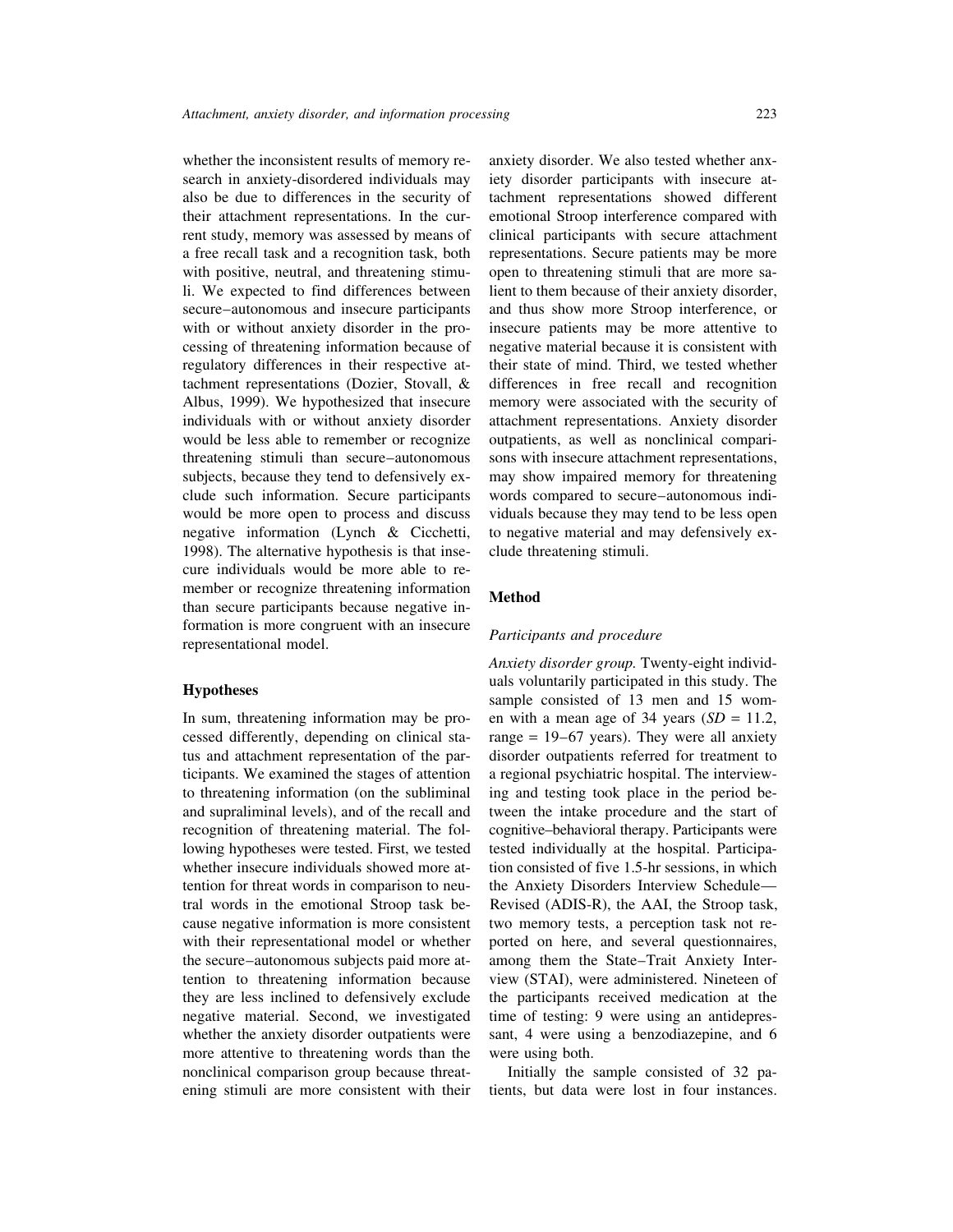One participant dropped out of the study be- structured interview schedule, which provides cause of a crisis and thus did not complete the a differential diagnosis for the DSM-III-R catquestionnaires, the Stroop task, and the mem- egories of anxiety disorders, mood disorders, ory tests. Two participants did not understand somatoform disorders, and substance abuse. the instructions for the Stroop task, and made The ADIS-R also globally screens for psyover 25% mistakes, which made their results chotic episodes. Respondents are questioned unfit for further analyses. One participant was about medication use and medical history. color-blind and thus could not perform the The diagnostic interviews in this study Stroop task. Attachment classifications and were conducted by three clinical psychology diagnoses of these four individuals did not interns who were trained in the use of the differ significantly from those of the other ADIS-R and in adjustments of the interview participants,  $\chi^2$  ( $df = 2$ ;  $n = 32$ ) = 1.93, *ns*; to DSM-IV criteria (American Psychiatric Asand  $\chi^2$  (*df* = 1; *n* = 32) = 0.50, *ns*. sociation, 1994). All participants met DSM-

large numbers of nonclinical comparisons with  $n = 19$ ; panic disorder without agoraphobia, insecure attachment representations, about twice  $n = 5$ ; social phobia,  $n = 2$ ; generalized anxias many participants as in the clinical group ety disorder,  $n = 2$ ).<sup>1</sup> All diagnoses were were included. Fifty-six healthy individuals checked afterward against the psychiatric aswere recruited from the general population sessments from the outpatient clinic; there by means of newspaper advertisements. This were no disagreements. comparison sample consisted of 14 men and 42 women with a mean age of 38 years *The STAI Questionnaire*. The STAI (Dutch  $(SD = 8.1$ , range = 25–58 years). version by van der Ploeg, Defares, & Spiel-

lab. Participation consisted of two 2.5-hr ses- trait anxiety and 20 statements about state sions, 1 week apart. At the first session, the anxiety. Participants indicate on a 4-point emotional Stroop task plus awareness checks scale how strongly the statements apply to and the AAI were administered. At the second them. Internal consistency (alpha) in this testing, a number of questionnaires were ad- study was .94 for trait anxiety and .93 for ministered, as well as two other tasks not re- state anxiety for the clinical group and .91 for ported in this paper. At the end, participants trait anxiety and .88 for state anxiety for the

of 60 participants, but data were lost in four the manual provides norm scores. Both cliniinstances. Two of the AAI's were lost due to cal participants and comparisons completed equipment failure. Two other participants the STAI. were left out of the analyses because of too In the nonclinical comparison group, the much missing data on the Stroop task. scores on the STAI (trait anxiety:  $M = 41.4$ ,

sisted of 28 anxiety disorder outpatients and were not significantly different from the nor-56 nonclinical comparisons. Differences in mative scores for trait and state anxiety in gender and age distributions between the clin- nonclinical samples. In the clinical group, the ical and comparison group were not associated with the AAI classifications or the Stroop response latencies. 1. Results on all measures and tasks were explored for

Ruiter, Bouman, & Hoogduin, 1993) is a semi-<br>p. 505).

IV criteria for an anxiety disorder as a primary *Comparison group.* In order to get sufficiently diagnosis (panic disorder with agoraphobia,

version by van der Ploeg, Defares, & Spiel-Participants were tested individually at our berger, 1979) contains 20 statements about received Hfl. 50 for their participation. comparison group. The psychometric qualities Initially the comparison sample consisted of the STAI have been found satisfactory, and

The final sample of 84 participants con- $SD = 4.5$ ; state anxiety:  $M = 37.5$ ,  $SD = 7.3$ )

differences between anxiety disorder patients with and without agoraphobia. Agoraphobics did not differ from *Measures* nonagoraphobic anxiety patients on any of the variables in this study. This may be due to heterogeneity *ADIS-R.* The ADIS-R (Dutch version by de within diagnostic categories (see Dozier et al., 1999,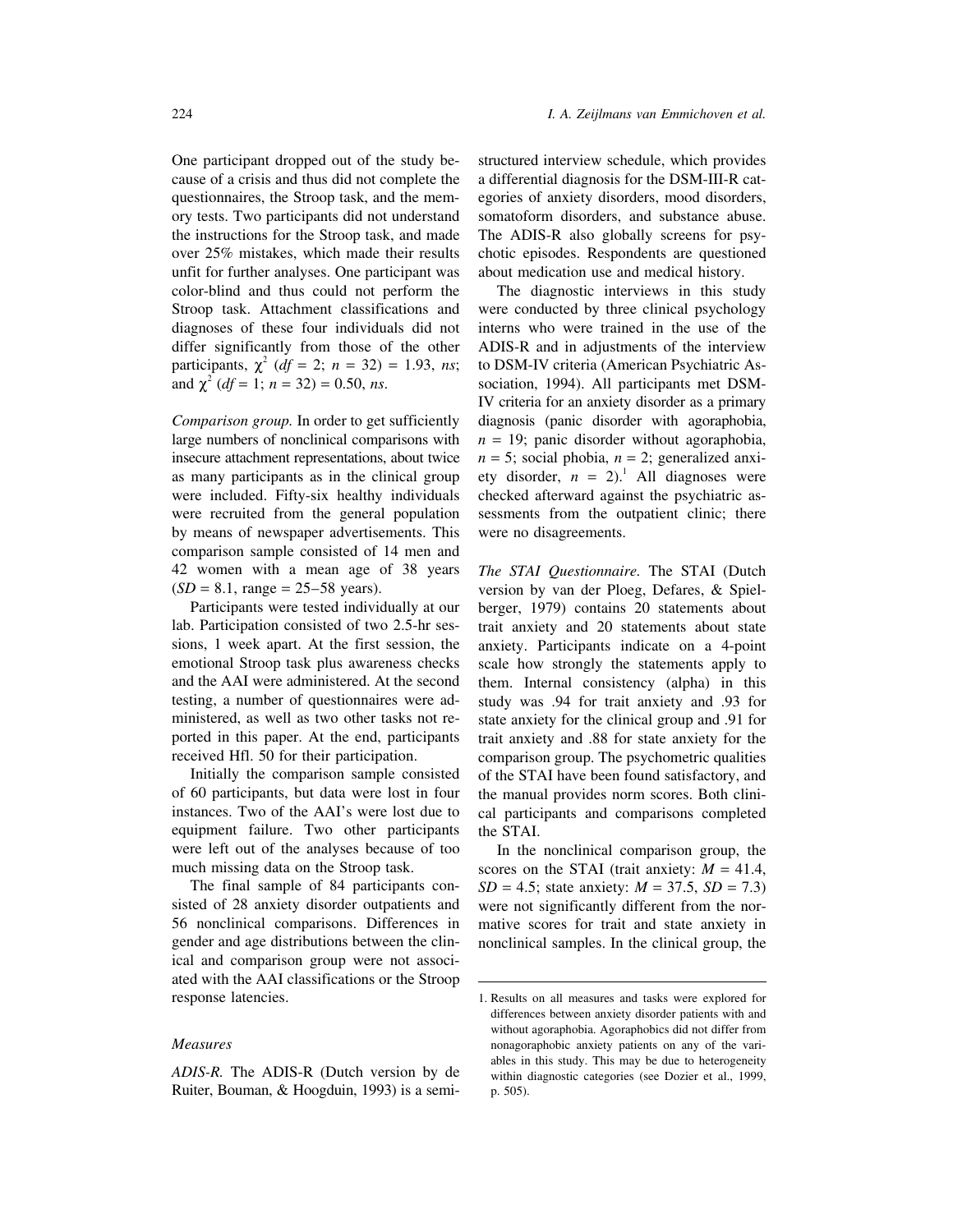mean score for state anxiety was  $56.2$  ( $SD =$  ment on these 10 cases was 100% for the 10.2). This is slightly higher than the norma- three-way classification and  $90\%$  ( $\kappa = .80$ ) for tive scores for psychiatric outpatients (sixth the four-way classification. The other 10 AAIs decile). The mean score for trait anxiety was in the clinical group were coded by the first 51.8  $(SD = 12.9)$ . This is somewhat higher author  $(I.Z.)$ . Five of these AAIs were also than the normative scores for trait anxiety in independently coded by the second author

anxiety disorder outpatients scored signifi- sification and  $90\%$  ( $\kappa = .55$ ) for the fourcantly higher on both trait anxiety, *t* (33.2) = category classification. Disagreements were 6.91,  $p < .001$ , and state anxiety,  $t(35.6) =$  solved through discussion. The 56 AAIs of 5.02,  $p < 0.001$ . In fact, the STAI scores partly the nonclinical participants in this study were mirrored the difference between the clinical coded by the third author (C.d.R.). All coders and comparison groups. For the total group of were reliable with M. Main (Main & Goldclinical and comparison participants, the cor- wyn, 1994). relation between the two STAI scales was significant (*r* = .58, *p* < .01, two-tailed). *Emotional Stroop task.* Stimulus words were

with 21 questions and standardized probes. dent raters as belonging to one of five catego-Respondents are asked for descriptions of ries (ter Laak, 1992). For our study, words their childhood relationships, with their par- were selected from the categories labeled *pos*ents in general and in specific situations like *itive*, such as "optimism," "happiness"; *neu*illness, distress, and separation. Furthermore, *tral*, such as "practical," "short"; and *threat*they are asked about memories of rejection *ening*, such as "murder," "fatal." All words and threat by the parents and about abuse by had been matched for length (number of letand loss of important figures. Respondents are ters as well as number of syllables) and for also asked how they think their childhood ex- the degree to which the raters had judged the periences have influenced their personality word as typical for the category. The latter and (if relevant) their behavior toward their judgment is thought to be highly associated own children, and they are asked about their with frequency in daily use. current relationship with their parents. The *Hardware.* The words were presented on a coding system of the AAI does not depend on high resolution VGA color monitor that was what respondents say they remember but on connected to a 386 microcomputer. The rehow coherently they speak about their experi- sponse time was recorded in milliseconds by ences. Adult attachment classifications show a voice key (100–3000 Hz) connected to the a reasonable test–retest reliability over 2- computer. The experimenter recorded the month and 12-month periods, and they are in- color named by pushing a button on a redependent of IQ, autobiographical memory, sponse panel. verbal ability, social desirability, interviewer, *Software.* Before the Stroop words apand coder (Bakermans–Kranenburg & van peared in the center of the screen, a fixation IJzendoorn, 1993; Benoit & Parker, 1994; square was presented for 500 ms. The stimuli Sagi et al., 1994). appeared in 6-mm capital letters in one of

coded according to the manual (Main & Gold- ticipants were instructed to ignore the word wyn, 1994) by the third author (C.d.R.). Be- meaning and name the color as fast as possicause AAIs of clinical respondents tend to be ble. They started out with 18 practice trials, more difficult to classify, a random set of after which all stimulus words were presented cases was classified twice independently. Ten twice in the subliminal (masked) and twice in of the 18 interviews were independently coded the supraliminal (unmasked) condition, resultby the first author (I.Z.). Percentage of agree- ing in a total of  $72 \times 2 \times 2 = 288$  trials, which

outpatient samples (seventh decile). (M.v.I.). Across these five interviews, agree-Compared to the nonclinical group, the ment was 100% for the three-category clas-

three sets of 24 words chosen from a list of *AAI.* The AAI is a semistructured interview 2,250 words that had been rated by indepen-

In the clinical group, 18 of the AAIs were four colors (red, yellow, blue, or green). Par-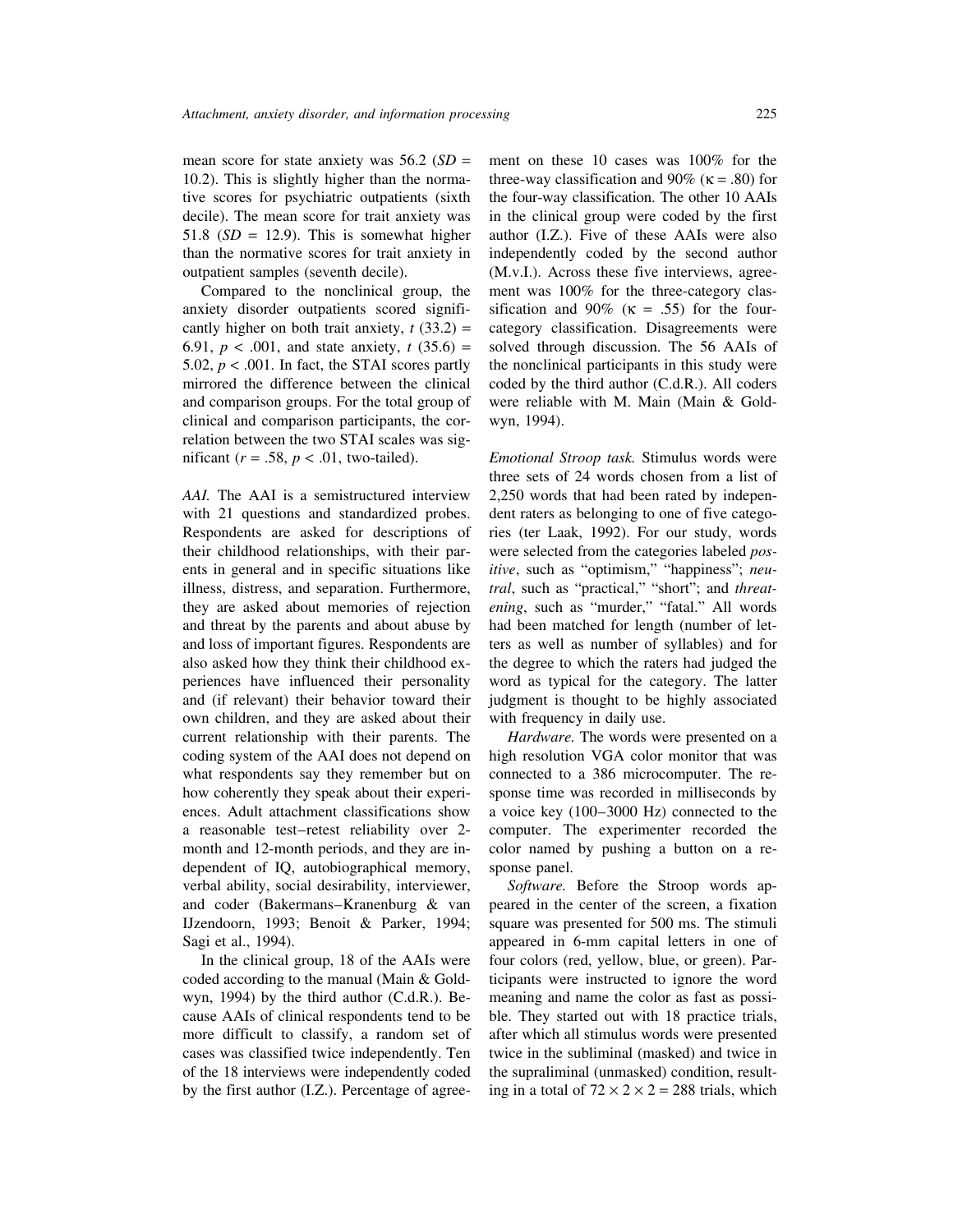Words, masking condition, and word color awareness block was presented. Half of the were randomly mixed, with the constraints time a word was presented for 14.3 ms, wherethat each color appeared in 25% of the trials, as during the other half, a random letter string each word was presented once in each of the of the same length was presented. Both were colors, both the same color and the same stim- immediately followed by a mask of equivalent ulus category could not appear in successive length. Participants were instructed to decide trials, and for each participant, the task was whether the letter string appearing before the newly randomized. The mask was a word, and to indicate their deci-

mained on the screen until the participant Participants showed only chance levels of pernamed the color. In the subliminal condition, formance on this task, indicating they had not the word was replaced by a mask (a row of been able to consciously recognize the stimu- ###s) of the same length and in the same lus words in the masked condition. Therefore, color after 14.3 ms (i.e., one visual display our assumptions about the subliminal presenunit raster scan). The masking procedure was tation were correct. designed to prevent conscious awareness of *Memory task.* The stimulus set consisted of the words but not semantic processing (cf., 12 positively valenced, 12 neutral, and 12 MacLeod & Hagan, 1992; Marcel, 1983). threatening words. These words were differ-

large skewness (.09–.37) or kurtosis (−.26 to The words were matched for length and num- −.90), and outlying values were absent (range, ber of syllables, and each word in each cate-395–572 ms). As is standard practice in this gory was matched with a word in each other area of research, reaction times were excluded category with respect to frequency in daily from the analyses when participants made use (ter Laak, 1992). The words were preerrors. Excluded participants did not differ sented in three blocks, corresponding to the significantly from the other subjects on attach- emotional categories (see Watts & Dalgleish, ment or diagnosis (see the section, "Participants 1991). For each subject, both the order of the and Procedure"). There were no differences in blocks and the order of the words within the Stroop results between patients using (differ- blocks were randomized. Each word was ent kinds of) medication or no medication at shown on a computer screen for 1 s, and every all,  $0.75 < t$  (26)  $< 1.50$ , *ns*. There was no 2 s a new word was shown. Participants were significant relation between STAI scores and instructed to pay close attention to the words, the response latencies on the Stroop task for but no suggestion of a memory task was any of the word types (correlations of  $r = .03-$  given. After a 30-min distracter task (com-.19, *ns*). Therefore, STAI scores were not in- pleting questionnaires), participants did a free cluded as covariates in the Stroop analyses. recall and a recognition task. For the free re-Age and gender differences were not signifi- call task, participants were instructed to write cantly associated with response latencies ei- down as many words as they could remember ther, and therefore were not included as co- from the previous word presentation. When variates (see below). Correlations between they indicated they had finished, they were age and response latencies ranged from .15 < encouraged once to try to remember more *r* < .22 (*ns*), and *t* tests for gender differences words. For the forced-choice recognition test, ranged from  $.14 < t$  (82) <  $.49$  (*ns*). participants were shown all 36 words from the

pants had been unable to consciously perceive matched for emotional valence, length, and the stimuli in the masked (subliminal) presen- frequency, and again shown in random order. tation condition, a forced-choice word dis- Participants were instructed to decide whether crimination task was presented. This task con- they had seen the word in the word list before sisted of 96 trials, divided into eight blocks by pressing a button on the response box.

were divided into eight blocks of 36 trials. of 12 trials each. After each Stroop block, an In the supraliminal condition, the word re- sion by pressing a button on a response box.

The Stroop response latencies did not show ent from the stimuli used in the Stroop task. *Awareness check.* To make sure the partici- original target word list and 36 filler words,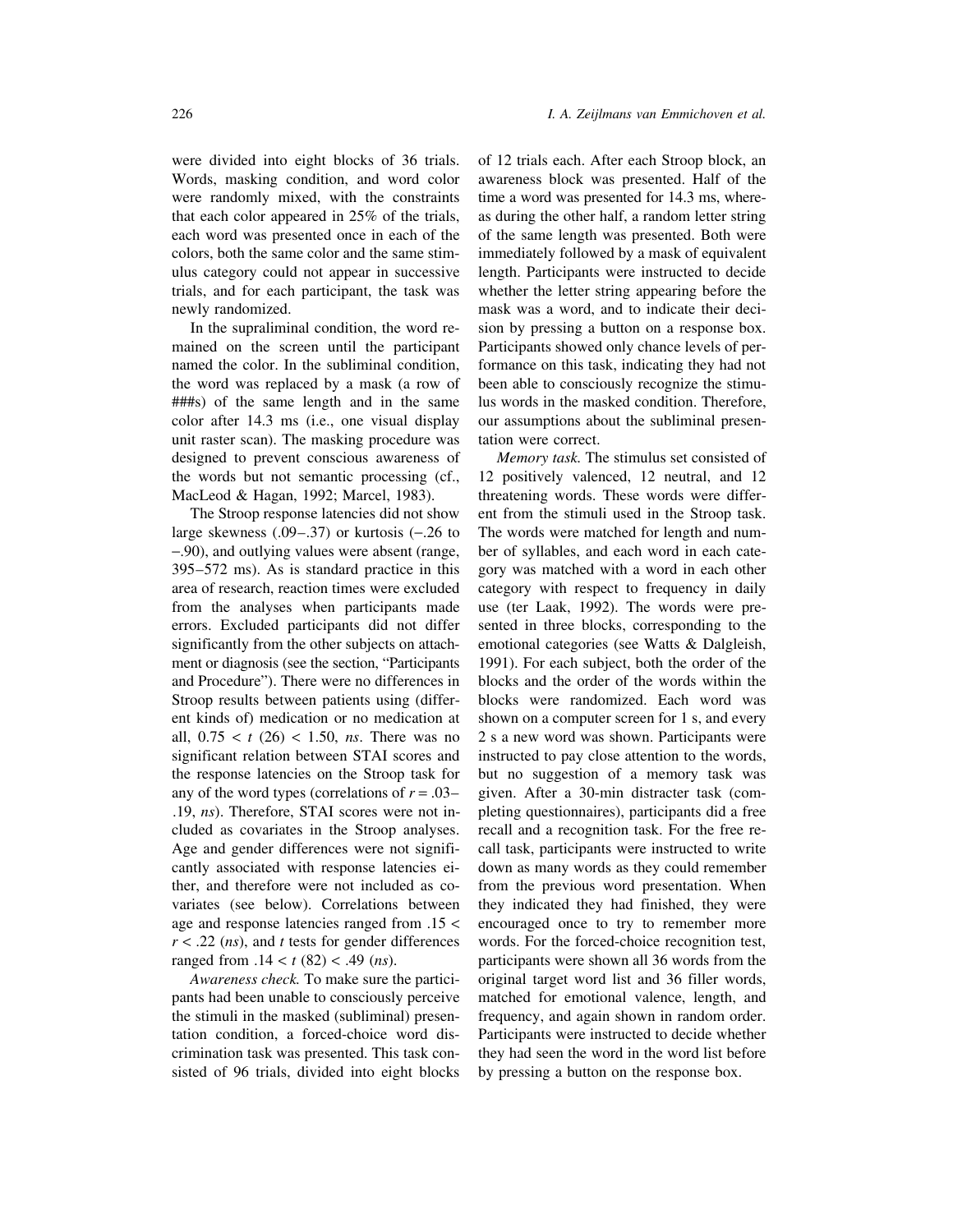|                                         | Dismissing | Autonomous Preoccupied Unresolved |        |      |
|-----------------------------------------|------------|-----------------------------------|--------|------|
| All participants                        | 23(21)     | 48 (45)                           | 13(11) | 0(7) |
| Anxiety disorder outpatients $(n = 28)$ | 12(11)     | 8(8)                              | 8(6)   | 0(3) |
| Nonclinical comparisons $(n = 56)$      | 11 (10)    | 40 (37)                           | 5(5)   | 0(4) |

**Table 1.** *Distribution of attachment classifications in the clinical and comparison group* (n = *84*)

*Note:* Underscored numbers represent the four-way AAI distribution; nonunderscored numbers represent the three-way AAI distribution.

Results are presented in two steps. First, pre-<br>
liminary descriptive analyses focus on the dis-<br>
liminary descriptive analyses focus on the dis-<br>
tribution (with separate classification of the<br>
tribution of attachment cl

dard clinical and normal distributions of attach-<br>
secure–autonomous and 1 dismissing respon-<br>
dent were closeified as unresolved. The four

8 participants (29%) were classified as secure– not differ significantly from the standard autonomous, 12 (43%) as dismissing, and 8 probability distribution,  $\chi^2$  (3) = 5.07, *ns*. (29%) as preoccupied. Three respondents (1 The distributions of attachment classificaclassification as unresolved with respect to differed significantly: there were fewer seclassifications is shown in Table 1. The AAI group, three-way AAI distribution:  $\chi^2$  (2) = distribution in our patient sample was com- 14.33,  $p < .01$ ; four-way AAI distribution: pared to a standard probability distribution  $\chi^2$  (3) = 10.84, *p* < .05 (see Table 1). based on clinical samples with adult psychiat- In the total group, there were no age or ric patients (see van IJzendoorn & Baker- gender differences among the AAI categories, mans–Kranenburg, 1996). The distributions for age:  $F(2, 81) = 1.31$ , *ns*; for gender:  $\chi^2$ were compared with Multinom (Kroonenberg,  $(df = 2; n = 84) = 2.81$ , *ns*. In the clinical 1998). The three-way AAI distribution (dis- group, there were no differences among the missing, secure–autonomous, and preoccu- AAI categories on medication use:  $\chi^2$  (*df* = 2; pied) differed significantly from the standard  $n = 28$  = 2.31, *ns*, or clinical diagnosis:  $\chi^2$ probability distribution: there were more se-  $(df = 2; n = 28) = 2.59$ , *ns*.

**Results** cure–autonomous participants in our sample,

5 (9%) preoccupied. Comparing this distribu-*Preliminary analyses* tion to the AAI distributions usually found in<br>monclinical samples (van Hzendoorn & nonclinical samples (van IJzendoorn In this section, attachment distributions in the Bakermans–Kranenburg, 1996), percentages anxiety disorder and the comparison groups in our sample were not significantly different anxiety disorder and the comparison groups in our sample were not significantly different, are compared to meta-analytically derived stan-<br>dard clinical and normal distributions of attach-<br>secure-autonomous and 1 dismissi dent were classified as unresolved. The fourway AAI distribution (with separate classifi-*Attachment distributions.* In the clinical group, cation of the "unresolved" category) also did

dismissing, 2 preoccupied) received a primary tions in the comparison and clinical groups loss or trauma. The distribution of the AAI cure–autonomous participants in the clinical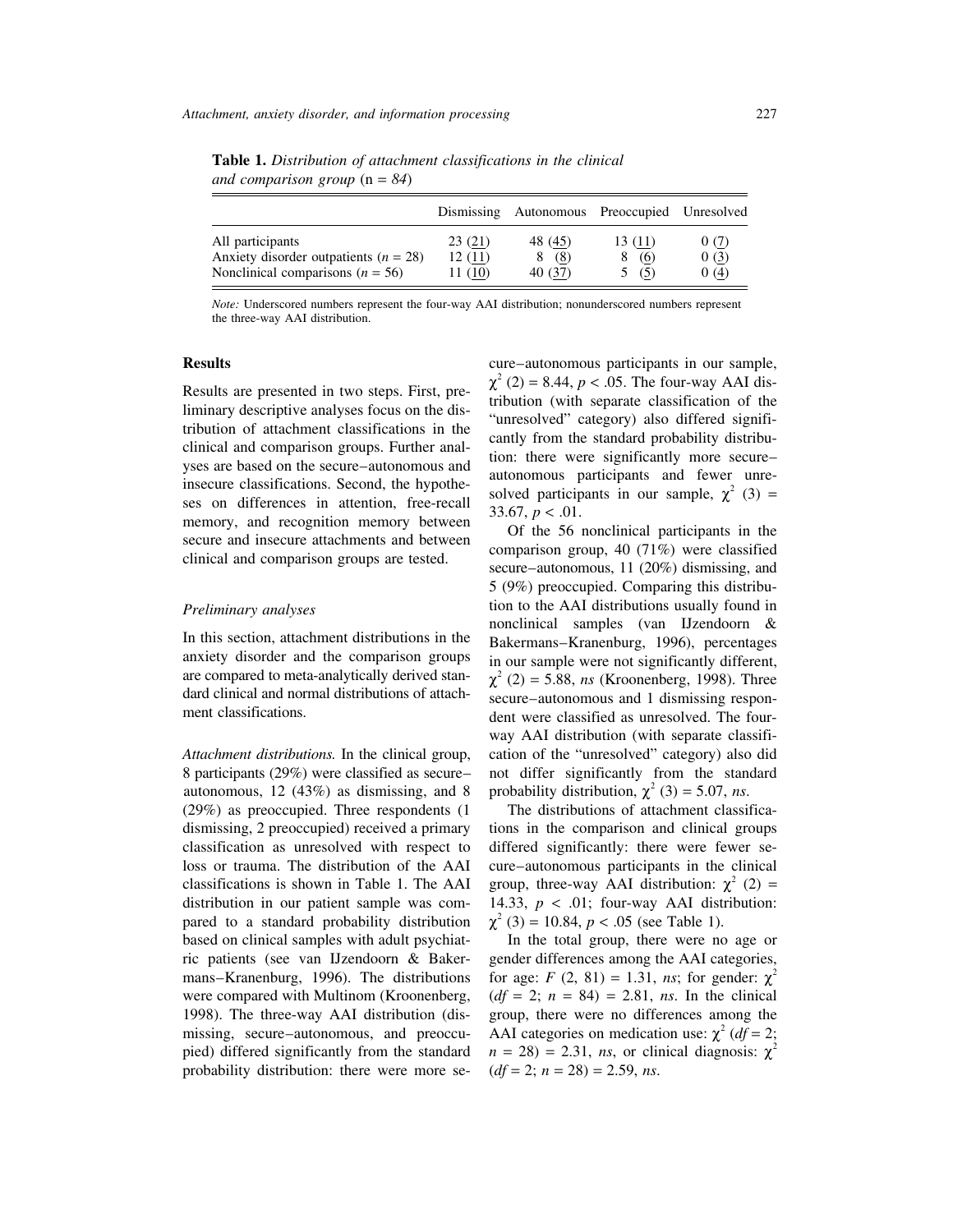|                           | Autonomous  | Insecure    |
|---------------------------|-------------|-------------|
| Anxiety disorder patients |             |             |
| Masked presentation       |             |             |
| Threatening               | 725 (92)    | 689 (170)   |
| Neutral                   | 720 (100)   | 691 (88)    |
| Positive                  | 720 (97)    | 681<br>(91) |
| Unmasked presentation     |             |             |
| Threatening               | 911 (157)   | 773 (108)   |
| Neutral                   | 814 (107)   | 746 (119)   |
| Positive                  | 828 (127)   | 752 (123)   |
| Nonclinical comparisons   |             |             |
| Masked presentation       |             |             |
| Threatening               | 701<br>(85) | 772 (130)   |
| Neutral                   | 702<br>(86) | 765 (119)   |
| Positive                  | 701<br>(88) | 767 (121)   |
| Unmasked presentation     |             |             |
| Threatening               | 792 (115)   | 869 (170)   |
| Neutral                   | 754 (98)    | 829 (136)   |
| Positive                  | 759 (106)   | 840 (137)   |

*Note:* Standard deviations are in parentheses.

and the memory tasks were performed for ference effect exists in the unmasked (supralitwo-way (secure–autonomous/insecure), three- minal) but not in the masked (subliminal) way (dismissing/secure–autonomous/preoc- condition. Subsequently, we test whether the cupied), and four-way AAI classifications Stroop effect was stronger in the secure ver- (dismissing/secure–autonomous/preoccupied/ sus insecure groups and was dependent of the unresolved). Basically, the dismissing and (non)clinical status of the participants. Last, preoccupied participants showed similar re- the results of the free-recall and recognition sponse patterns, and the forced three-way memory tests for insecure and secure particiclassifications (Main & Goldwyn, 1994) did pants in the clinical and comparison groups are not yield different results than the four-way described. classification (see Zeijlmans van Emmichoven, 2000, for specific data on these compari- *Attention.* Mean response latencies on the sons). Because of small cell sizes for the more<br>differentiated AAI classification systems, we and unmasked (supraliminal) condition are predifferentiated AAI classification systems, we decided to present here the results of analyses sented in Table 2. Repeated-measures analy-<br>on the secure versus insecure attachment reparations of variance (ANOVA) were conducted on the secure versus insecure attachment representations. The secure vector with attachment classification (secure vs. in-

tion) task and the memory tests are presented. lead to a significant difference in response la-

Analyses of the Stroop response latencies We start with showing that the Stroop inter-

secure) and group (clinical vs. comparison) as Attention, *free-recall memory*,<br> *Attention, free-recall memory*<br> *Attention, free-recall memory*<br> *Attention, free-recall memory*<br> *Attention, free-recall memory*<br> *Attention, free-recall memory*<br> *Attention, free-recall* In this section, the results of the Stroop (atten- ditions separately. The Stroop effect should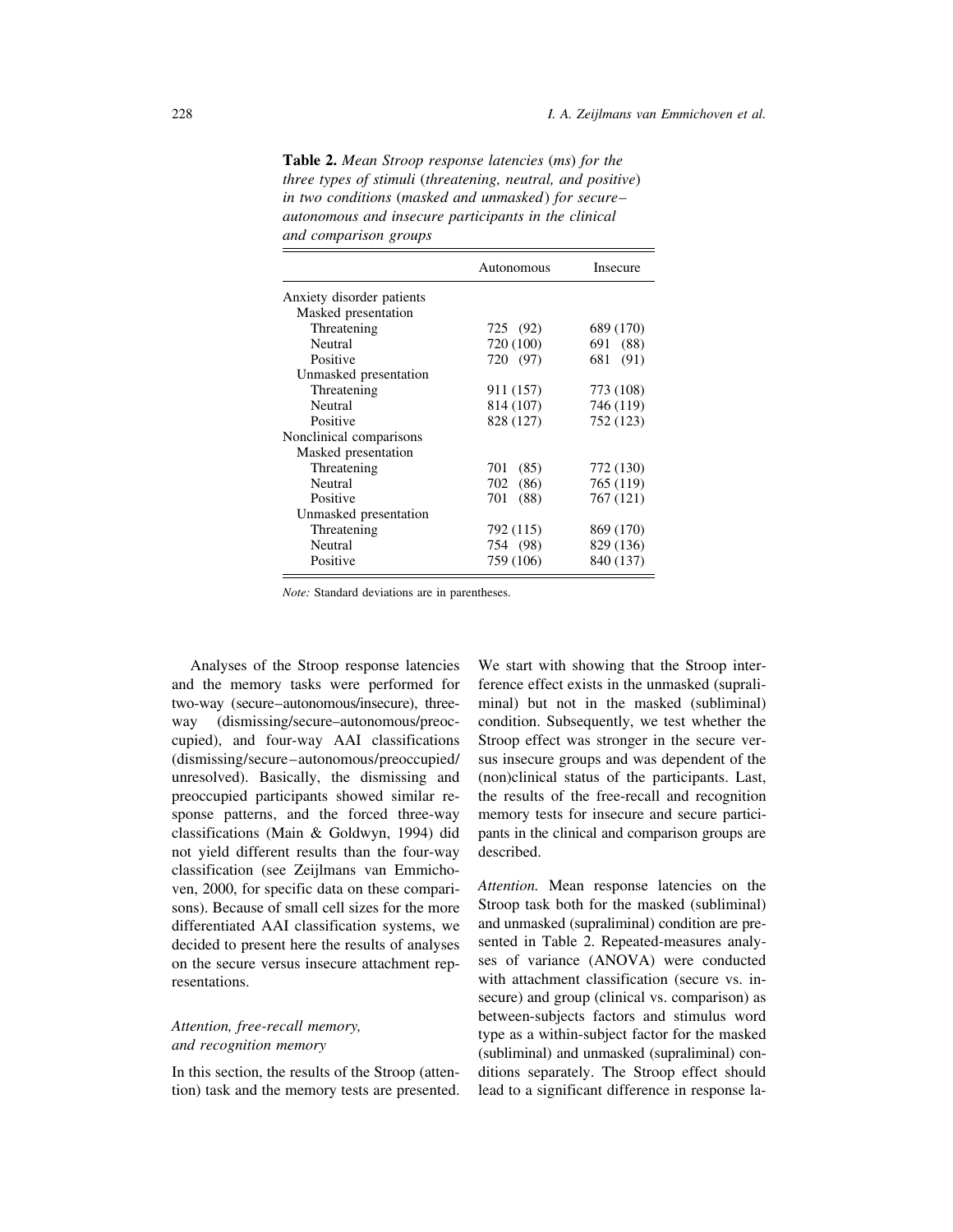tencies between words with a negative or pos- ening words in the unmasked (supraliminal) itive valence, on the one hand, and a neutral test condition. The masked (subliminal) convalence, on the other hand. Therefore, (re- dition was therefore not included in further peated) a priori contrasts between the negative analyses. and the neutral words and the positive and the neutral words were computed, after testing the *Do secure–autonomous individuals differ* significance of the main and interaction ef- *from individuals with insecure attachment* fects. The repeated-measures ANOVAs were *representations in attention to threatening in*corrected for unequal numbers of subjects *formation?* The first substantive hypothesis across conditions. we tested was whether the emotional Stroop

*or negative versus to neutral word valences* attachment representations compared to the *exist in the masked* (*subliminal*) *and un-* secure participants. Because the two-way in*masked* (*supraliminal*) *conditions?* Before teraction between word valence and attachtesting our substantive hypotheses, we tested ment was significant,  $F(2, 160) = 4.25$ ,  $p =$ whether the Stroop tests triggered the ex- .016, we tested the a priori contrast between pected interference effects. The overall test of threatening and neutral words for the interacwithin-subjects effects for the *masked* (sub- tion of word valence and attachment security, liminal) condition resulted in a nonsignificant,  $F(1, 80) = 4.74$ ,  $p = .032$ . With only two  $F(2, 160) = 0.91$ , *ns*, for the main effect of groups available (secure versus insecure parword valence. Two-way interactions for word ticipants), this a priori contrast tested our first valence by group,  $F(2, 160) = 0.36$ , *ns*, and hypothesis in the most stringent way, so post for word valence by attachment,  $F(2, 160) =$  hoc comparisons were not necessary. The se-0.16, *ns*, and the three-way interaction among cure participants showed a larger emotional word valence, group, and attachment, *F* (2, Stroop effect than the insecure participants 160) = 0.77, *ns*, failed to reach significance. did. Mean response latencies to the threat, In the masked (subliminal) condition, re- neutral, and positive words of the secure parsponse latencies to threat, neutral, and positive ticipants in the unmasked condition were 851 words were about the same (*M* = 722, *SE* = (*SE* = 25.1), 784 (*SE* = 21.7), and 794 (*SE* = 12.6;  $M = 720$ ,  $SE = 12.1$ ; and  $M = 717$ ,  $SE = 22.9$ ), respectively. Mean response latencies 12.4; respectively). A (subliminal) Stroop ef- for the insecure participants were 821 (*SE* = fect for the masked condition was therefore 21.7), 788 ( $SE = 18.8$ ), and 796 ( $SE = 20.0$ ), absent. The respectively.

for the unmasked (supraliminal) condition, clined to process information even when it is however, resulted in a significant main effect threatening than insecure participants, who for word valence,  $F(2, 160) = 33.38$ ,  $p \lt$  seemed to ignore or avoid the threatening na-.001. For the unmasked condition, the a priori ture of the word stimuli. It should be noted contrast between threatening and neutral that the difference between the secure and inwords was significant,  $F(1, 80) = 41.08$ ,  $p \lt$  secure participants was based on a within-sub-.001, whereas the contrast between positive jects repeated-measures ANOVA, and that the and neutral words was not significant, *F* (1, Stroop design precluded direct comparisons  $80 = 3.10$ ,  $p = .08$ . In the unmasked (supra- between group means. liminal) condition, threat words stimulated longer response latencies compared to neutral *Do the anxiety disorder outpatients experi*words (*M* = 836, *SE* = 16.6; *M* = 786, *SE* = *ence more emotional Stroop interference for*

effect appeared to be restricted to the threat- tients were more susceptible to the emotional

effect in the unmasked (supraliminal) condi-*Does the Stroop interference effect of positive* tion differed for participants with insecure

The overall test of within-subjects effects Thus, secure participants may be more in-

14.3; respectively). Mean value for positive *threatening words than the nonclinical com*parison group? Second, we addressed the Thus, the emotional Stroop interference question of whether anxiety-disordered pa-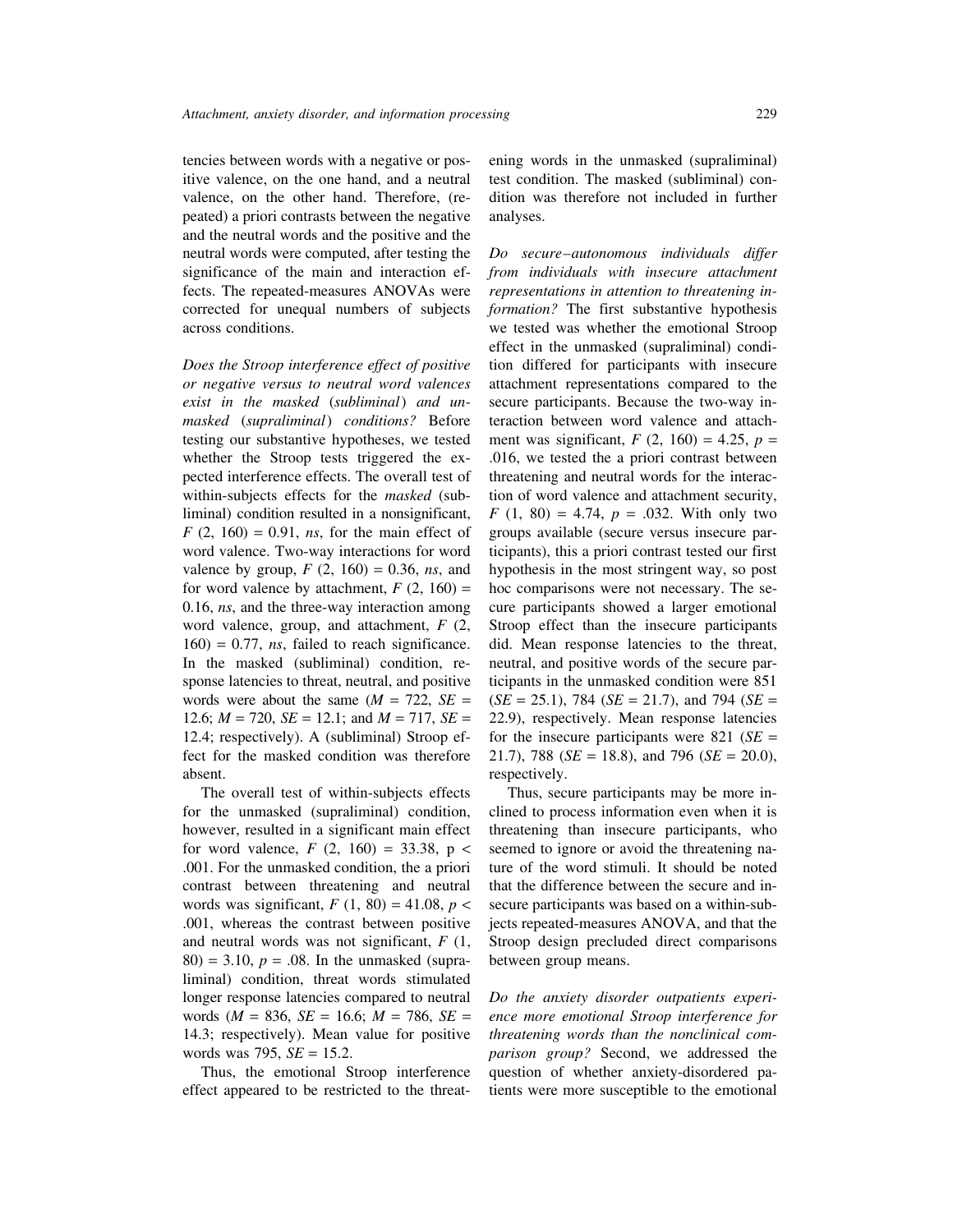

**Figure 1.** Mean Stroop reaction times (ms) for threatening, neutral, and positive stimuli in the unmasked condition for secure–autonomous and insecure clinical and nonclinical participants.

Stroop effect than the nonclinical compari- is consistent with their state of mind. In the sons. In the unmasked (supraliminal) condi- unmasked condition, the three-way interaction tion, the two-way interaction between word among word valence (threatening, neutral, or valence (threatening vs. neutral) and group positive), group (clinical vs. comparison), and (clinical vs. comparisons) was not significant, attachment (secure–autonomous vs. insecure)  $F(2, 160) = 1.90, p = .15$ . Therefore, a priori was significant,  $F(2, 160) = 4.15, p = .017$ . contrasts were not computed. Our hypothesis The a priori contrast between threatening and of a stronger emotional Stroop effect indepen- neutral words for the three-way interaction, dent of attachment security in the clinical word (threatening vs. neutral) by attachment group compared to the nonclinical group was by group, also appeared to be significant, not confirmed.  $F(1, 80) = 5.17, p = .026$ . In Figure 1, this three-way interaction is presented. In general, *Do anxiety disorder and nonclinical partici-* insecure comparisons showed slower response *pants with insecure attachment representations* latencies than the secure comparisons, but *show different emotional Stroop interference* compared to their reactions to the neutral *compared with* (*non*)*clinical participants with* stimuli, their responses did not show more in*secure attachment representations?* Third, se- terference. In contrast, insecure anxiety disorcure patients may be more open to threatening der outpatients showed faster responses and stimuli that are more salient to them because less threat interference than their secure counof their anxiety disorder, and thus show more terparts. In fact, the secure clinical partici-Stroop interference, or insecure patients may pants appeared to be most susceptible to the focus more on threatening material because it emotional Stroop effect, in that their re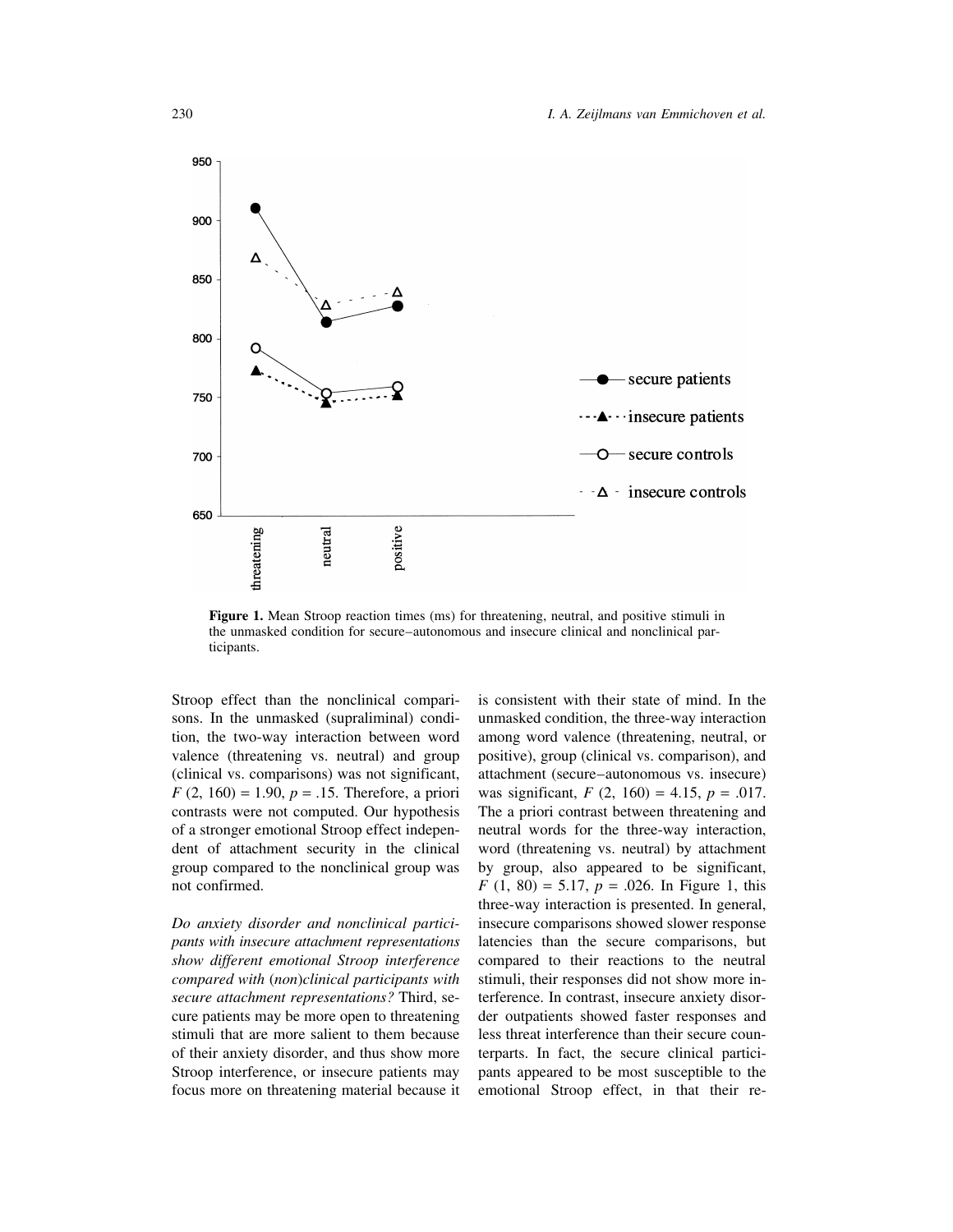sponses to the threat words were considerably **Table 3.** *Average number of correctly* slower than to the neutral stimuli. Post hoc *recalled and recognized words for the three* multiple comparisons (Fisher's least signifi- *types of stimuli* (*threatening, neutral* cant difference test) among the four groups *and positive*) *for secure–autonomous* (secure patients, insecure patients, secure *and insecure anxiety disorder participants* comparisons, and insecure comparisons) on *and comparisons* the difference score of the response latencies for threat versus neutral words confirmed this interpretation. The secure clinical participants were significantly slower in responding to the threat words compared to the neutral words than the other three groups (for each of the<br>three comparisons,  $p < .05$ ), which did not<br>differ significantly from each other (for each<br>of the remaining comparisons,  $p > .05$ ).

## Memory: Free recall

Are insecure individuals with or without anxi*ety disorder less able to remember threaten*ing stimuli than secure-autonomous subjects?<br>The free recall data were analyzed nonpara-<br>metrically because these data are at an ordinal level. There were no differences in results on *Note:* Standard deviations are in parentheses. the memory tasks between patients using (different kinds of) medication or no medication at all. The average numbers of correctly re- more threatening stimuli than their insecure called words are presented in Table 3. counterparts.

On the free recall task, secure–autonomous participants recalled more words from all *Memory: Recognition* three categories than insecure participants did (positive words:  $z = 3.14$ ,  $p < .001$ ; neutral *Are insecure individuals with or without anxi*words, *z* = 2.71, *p* < .01; negative words: *z* = *ety disorder less able to recognize threatening* 2.66, *p* < .01). Nonclinical participants re- *stimuli than secure–autonomous individuals?* called more positive words than anxiety disor- The average numbers of correctly recognized der patients  $(z = 3.19, p < .001)$ . In the clinical target words are presented in Table 3. Recsample, Mann–Whitney one-tailed paired ognition data were analyzed for percentage analyses (Bonferroni corrected) showed that correctly recognized target words. A repeatedthe insecure patients recalled significantly measures ANOVA was conducted with atfewer threatening words than the secure– tachment classification and group (clinical vs. autonomous patients  $(z = -2.16, p < .05)$ . comparison) as between-subjects factors and Paired analyses of the word valence cate- word valence as a within-subject factor. There gories (Wilcoxon) revealed that all clinical were no interaction effects among group, atparticipants recalled more threatening than tachment classification, and word valence. positive words ( $p < .01$ ). Analyses of the in-<br>Also, there were no main effects for group or correctly recalled words revealed no differ- attachment classification. A main effect for ences between attachment groups or between word valence was found,  $F(2, 156) = 6.87$ , the patient and the comparison groups.  $p < .05$ . Post hoc *t* tests (with Bonferroni cor-

secure attachment representations recalled variables. The main effect for word valence

|                           | Autonomous | Insecure |
|---------------------------|------------|----------|
| Anxiety disorder patients |            |          |
| Recalled                  |            |          |
| Threatening               | 2.1(0.8)   | 1.2(1.1) |
| Neutral                   | 1.6(1.7)   | 1.2(1.3) |
| Positive                  | 1.4(1.1)   | 0.7(0.8) |
| Recognized                |            |          |
| Threatening               | 9.3(3.2)   | 9.4(1.7) |
| Neutral                   | 7.3(2.9)   | 7.7(1.7) |
| Positive                  | 8.6(2.1)   | 7.8(2.5) |
| Nonclinical comparisons   |            |          |
| Recalled                  |            |          |
| Threatening               | 2.3(1.6)   | 1.6(1.4) |
| Neutral                   | 1.9(1.4)   | 0.9(0.7) |
| Positive                  | 2.0(1.4)   | 1.3(1.1) |
| Recognized                |            |          |
| Threatening               | 9.2(1.8)   | 9.3(2.0) |
| Neutral                   | 8.0(2.4)   | 7.5(3.1) |
| Positive                  | 8.5(2.0)   | 8.5(1.9) |

In sum, anxiety disorder outpatients with rection) were conducted for the dependent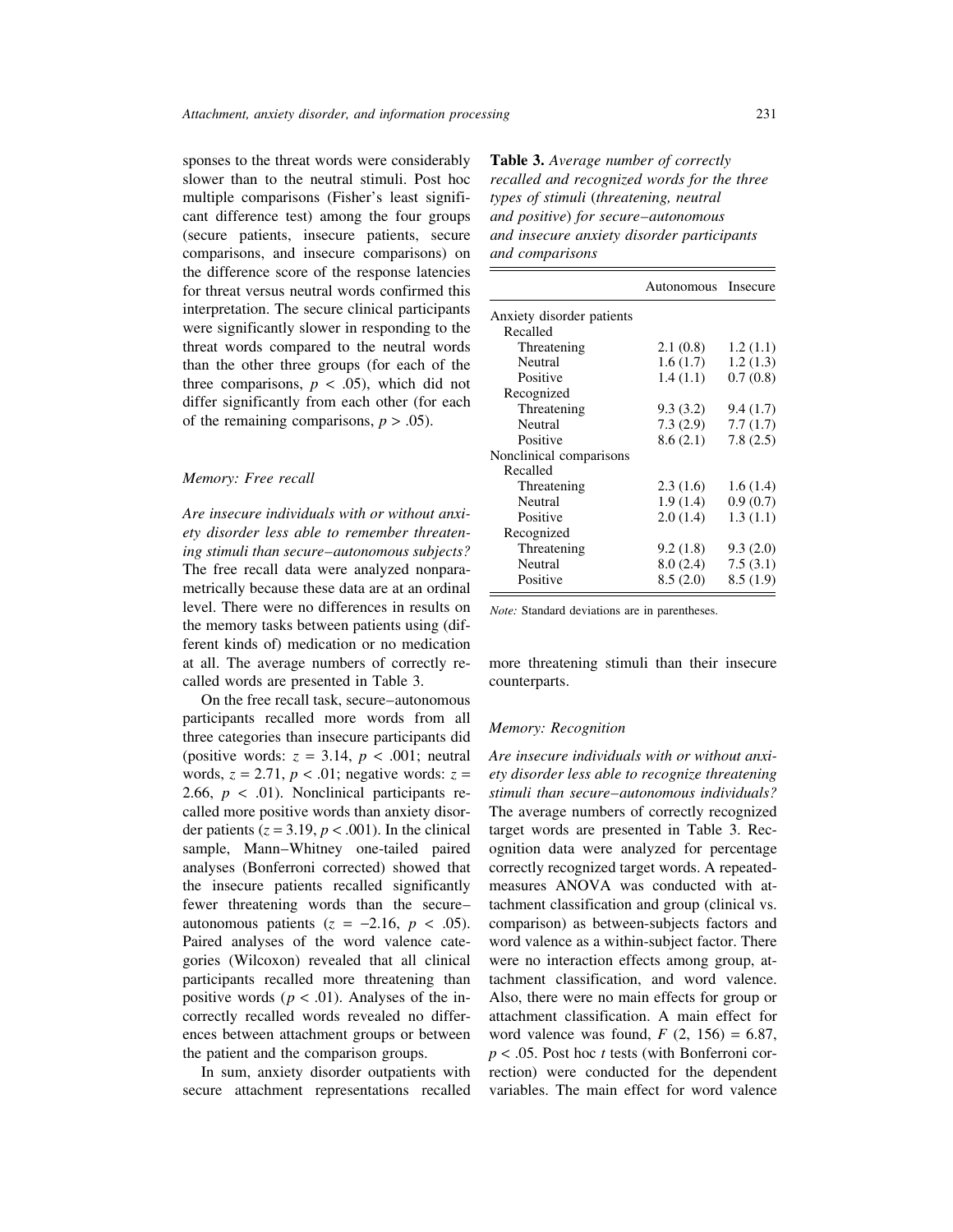recognized than neutral targets,  $t(77) = 2.89$ , representation may explore, process, and re $p < .01$ , and threatening targets being better member material more thoroughly, even when recognized than positive targets,  $t$  (77) = 5.21, this material is inconsistent with their attach $p < .001$ . In sum, threatening targets were bet- ment representation (Kirsh & Cassidy, 1997) ter recognized than neutral or positive targets, but consistent with the preexisting anxiety but recognition was independent of clinical schema. It should be noted that threatening

resentation of childhood attachment experi- ative mother-referent stimuli. They suggest ences on information processing in anxiety that secure children may be more open to prodisorder patients and nonclinical comparisons. cess and discuss positive, as well as negative, In brief, we found the largest emotional experiences. The open admission of negative Stroop interference for threatening words in experiences and threatening information would, anxiety disorder patients with secure attach- in fact, be congruent rather than incongruent ment representations, who also better recalled with their secure representational model (Lynch threatening words in a free recall task. From & Cicchetti, 1998, p. 754). their performance on both the Stroop and free Although insecure patients and secure nonrecall tasks, we conclude that the patients clinical comparisons responded with similarly with secure representations were more fo- short response latencies to the Stroop test, the cused on, and open to process, threatening former group recalled fewer threat words than words and less defensive than either patients the latter group. For the insecure clinical parwith insecure attachment representations or ticipants, the short response latencies and inthe nonclinical participants. ferior recall of threat words are consistent

tions, who are sensitized to threat stimuli be- pied adults are known to avoid confrontation cause of their disorder, may be more open to with painful experiences in the AAI, but they process information that is consistent with use different strategies to reach this goal their anxiety disorder schema but inconsistent (Main & Goldwyn, 1994). In a stressful sepawith their preexisting attachment representa- ration context, insecure children are inclined tion. At the heart of secure attachment rep- to avoid looking at a picture of their parents. resentations is the ability to be more open and Main et al. (1985) argue that these insecure flexible in face of troubling information children (with insecure–avoidant as well as (Kirsh & Cassidy, 1997; Main, 1999). Secure insecure–resistant mental representations of representations may lead to more active atten- attachment) look away in order to avoid tion to and more thorough processing of stim- arousing painful memories (see also Kirsh and uli that are especially salient and threatening Cassidy, 1997). because of the aggravating anxiety disorder. In a study on cognitive control functioning Nonclinical participants with secure attach- of maltreated and comparison children, Riement representations may not be bothered by der and Cicchetti (1989) found that the cognithreatening stimuli because for them the sa- tive organizations used by maltreated children lience of such stimuli is low in the absence of served to insulate them from external inforan anxiety disorder. In the stressful context of mation, so that external stimuli were avoided a Stroop task with threatening words, anxiety and the memory of such stimuli remained

was caused by threatening targets being better disorder respondents with a secure attachment status and attachment security. stimuli may not even, per se, be inconsistent with a secure attachment representation. Lynch **Discussion** and Cicchetti (1998) found that securely re-<br>lated children with a history of maltreatment We investigated the effect of the mental rep- demonstrate the greatest memory bias for neg-

with the idea that the combination of their ba-*Attention in the supraliminal* sic attachment insecurity and their anxiety disorder may lead to cognitive defense in the processing of threatening information. Both Patients with secure attachment representa- insecure–dismissing and insecure–preoccu-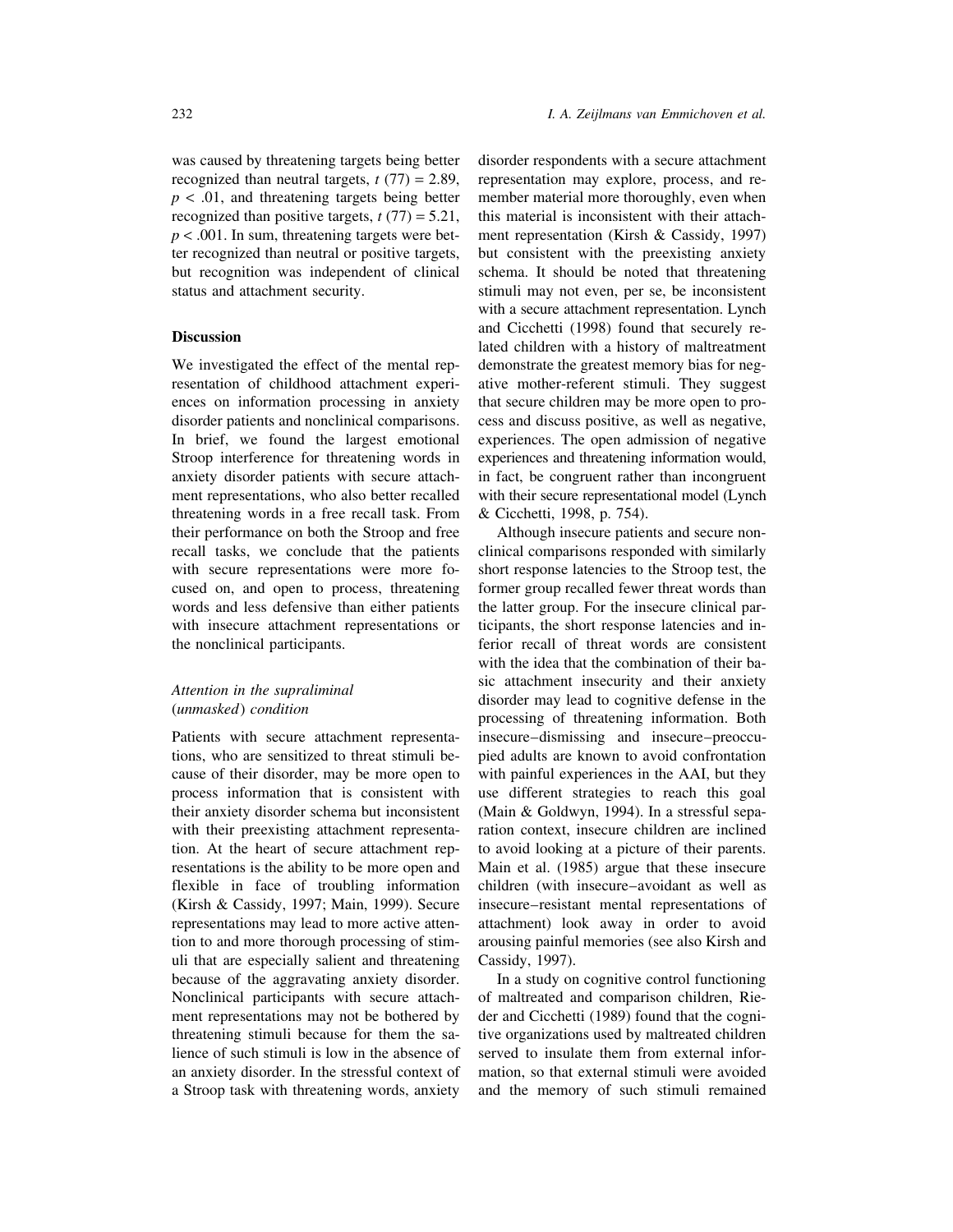ing a pictorial curiosity task that tested the The stimulus onset asynchrony was put at a tendency to seek variation, Aber and Allen level that other studies (e.g., Bradley, Mogg, (1987) found little initiative of maltreated Millar, & White, 1995; Mogg, Bradley, & children compared to nonmaltreated children Williams, 1995; Mogg, Bradley, et al., 1993; in seeking out new information or in master- Mogg, Kentish, et al., 1993) have reported to ing new situations, which they approached in allow cognitive processing without conscious a flat and superficial way. The short response awareness. Results from the awareness checks latencies during the unmasked (supraliminal) indicated that participants indeed were uncondition and the inferior recall of threat aware of the presence of stimulus words in words in the insecure anxiety disorder pa- the subliminal/masked condition. tients may be the expression of a similar su- However, finding no differences between perficial and avoidant way of dealing with the response latencies to threat words and neutral Stroop task. In the current investigation, inse- or positive words in the subliminal condition cure–dismissing and insecure–preoccupied leaves us to guess whether the word content participants showed similar response patterns was processed and simply did not interfere or in the Stroop and memory tasks (Zeijlmans whether nothing was processed at all. This van Emmichoven, 2000), which suggests that question can be resolved by using individuinsecurity per se is more critical for informa- ally determined masking thresholds (see Mertion processing than the specific types of inse- ikle, 1992) instead of so-called objective curity. thresholds (see Holender, 1986). In view of

sponses that we found in nonclinical partici- olds (see, e.g., Greenwald, Klinger, & Schuh, pants with insecure attachment representations 1995), we will not enter the discussion on adis usually observed in studies that compare equate thresholds in subliminal conditions high-anxious and low-anxious individuals on here. However, for some of our participants, mental load tasks. This general slower re- the masking may have been too fast, preventsponse should not be confused with an emo- ing a differential effect in the subliminal contional Stroop interference that is based on the dition. A second point is that we randomly comparison of response latencies to threaten- mixed the stimuli from the different word cating and neutral stimuli within subjects. The egories, which may have decreased the impact general slowing of responses, instead, is often of the words. Richards, French, Johnson, Nainterpreted as response inhibition and a lack parstek, and Williams (1992) report that indiof attentional focus. For example, Fox's (1994) viduals high in trait anxiety take longer to findings suggest that high trait anxiety may be identify the color of anxiety-related words associated with a general inability to maintain compared to neutral words when presented in attentional focus rather than with an auto- a blocked manner, but not after a randomly matic attentional bias toward threatening in- mixed presentation. formation. Similarly, in their study on affec- An additional explanation for the absence tive–cognitive information processing in of a specific Stroop interference in insecure secure and insecure preschoolers, Kirsh and nonclinical participants (who were slow to re-Cassidy (1997) found some evidence for a spond but did not show different latencies to general inability of insecure children to focus threat and other words) may be the fact that their attention. the stimuli we offered were threatening but

provoke an emotional Stroop interference at of the material influence the degree of Stroop all, in that the participants responded on aver- interference (Williams et al., 1996). We inage with similar latencies to the threat words vestigated this potential alternative explana-

vague (Rieder & Cicchetti, 1989, p. 389). Us- compared to the neutral or positive words.

The general slowing of color-naming re- the ongoing debate about perceptual thresh-

did not specifically concern attachment-*Absence of subliminal processing* related information. It has been shown in pa-<br>tient samples that both the relevance of stim-The masked (subliminal) condition did not uli to the cognitive schema and the negativity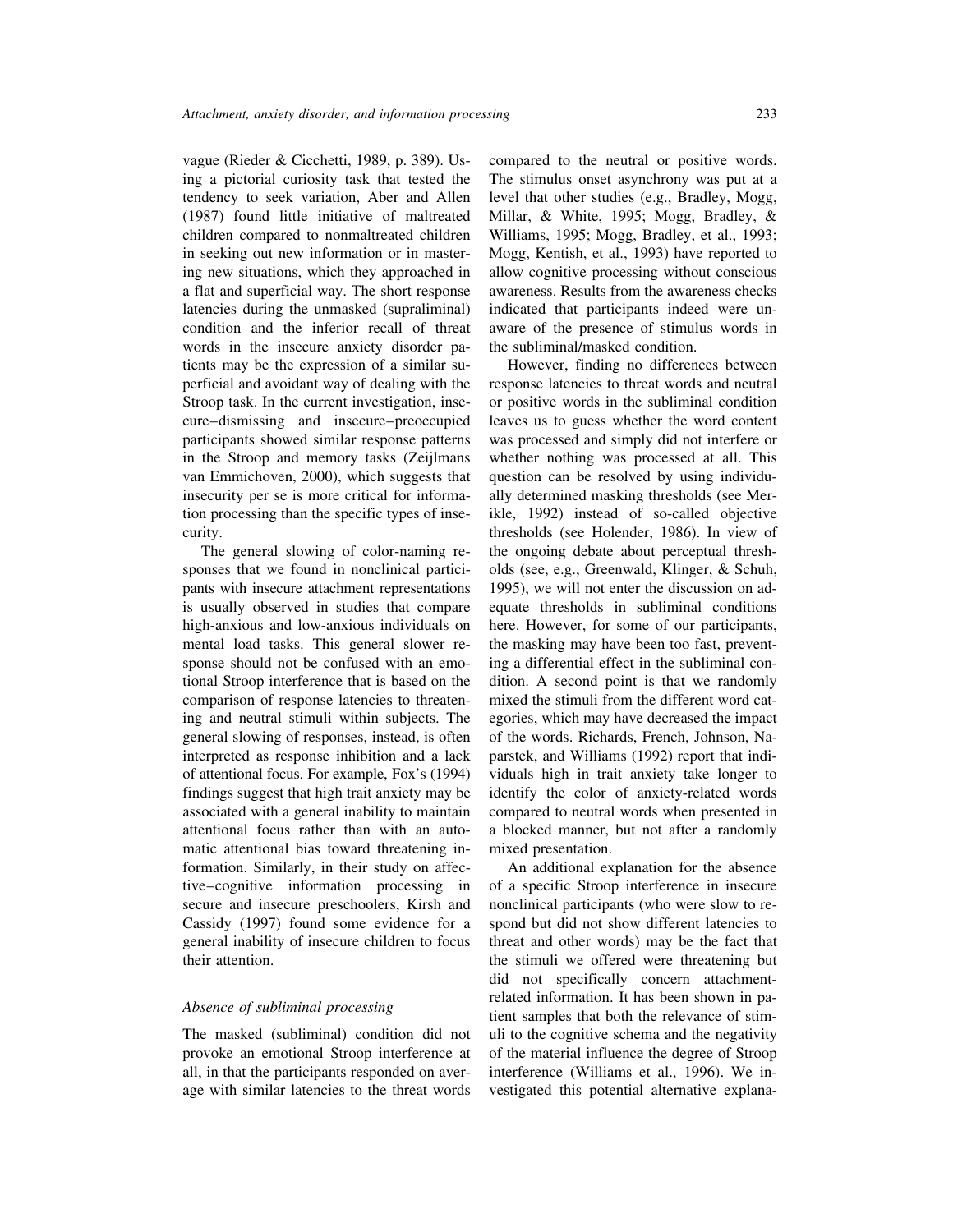spondents, using attachment-specific stimuli overt verbal strategy. (see Zeijlmans van Emmichoven, 2000, for a Overall, all clinical participants recalled physically threatening words (Zeijlmans van threatening material. Emmichoven, 2000).

and preoccupied) participants showed inferior ple included more secure and fewer unrerecall for threatening words compared to se- solved participants. Although our clinical cure–autonomous participants. For the inse- sample consisted of outpatients, their sympcure-dismissing group, this fits the hypothesis tomatology was severe. The overrepresentathat these individuals elaborate threatening in- tion of secure attachments and underrepreformation less well, as is also suggested by sentation of unresolved loss or trauma can, the AAI, where they tend to show poor mem- therefore, not be explained on the basis of a ory (Main & Goldwyn, 1994). It has been more lenient diagnosis. Another explanation shown that insecure–dismissing individuals may be the recruitment procedure of selfperform well on autobiographical memory selection: because participation in this study tests as long as the stimuli concern neutral ex- was voluntary, it is possible that secure indiperiences (Bakermans–Kranenburg & van viduals are more willing and unresolved indi-IJzendoorn, 1993; Sagi et al., 1994). Inse- viduals are less willing to expose themselves cure–preoccupied respondents may be ex- to intensive interviewing and testing. In studpected to show superior recall for threatening ies in which the research protocol is part of material, in line with their preoccupation with the diagnosis and treatment of (in)patients, the negative attachment experiences in the AAI. attachment distribution may better reflect the Nevertheless, they too recalled significantly distribution in the population of psychiatric fewer threatening words than secure partici- patients. In a future study, the generalizability pants did. We suggest that both insecure–dis- of the outcomes should receive careful attenmissing and insecure–preoccupied groups re- tion, starting in the stage of participant react defensively at this level of information cruitment. processing (Main et al., 1985; Kirsh & Cas- Co-occurrence of anxiety and depression

tion in a follow-up study of 42 nonclinical re- they are discriminated on the basis of their

complete report). We constructed a new set of significantly more threatening than positive emotional Stroop stimuli to investigate attach- stimulus words, which provides support for ment-related selective information processing the idea that an activated threat schema proin the areas of separation (de Ruiter  $\&$  van duces a memory bias (Eysenck  $\&$  Mogg, IJzendoorn, 1992) and negative social evalua- 1992). This is also consistent with studies that tion (de Ruiter & Garssen, 1989; Pollard & showed that anxiety disorder patients show Cox, 1988). These areas are thought to be of superior recall of threat words compared to specific importance to insecure individuals, nonthreatening information (Becker, Rinck, & even when their insecurity has not (yet) led Margraf, 1994; Cloitre & Liebowitz, 1991; to clinical diagnoses, causing attention to be Cloitre, Shear, Cancienne, & Zeitlin, 1994). directed to these stimuli and consequently in- The occurrence of semantic intrusions of terfering with task performance. In this exper- threatening material in the free recall task in iment, insecure attachment was again associ- all clinical participants possibly indicates a ated with longer response latencies across all general response bias in anxiety-disordered stimulus word types. Apparently, the attach-<br>patients, independent of attachment status (see ment-related threatening stimuli did not dif- Mogg & Mathews, 1990). The threat schema ferentiate any better between insecure and may be activated by the memory induction secure–autonomous individuals than the and result in general selective memory for

# *Sample characteristics and Memory recommendations for future studies*

On the free recall task, insecure (dismissing Compared to other clinical samples, our sam-

sidy, 1997), contrary to the AAI, on which could not be completely controlled for in this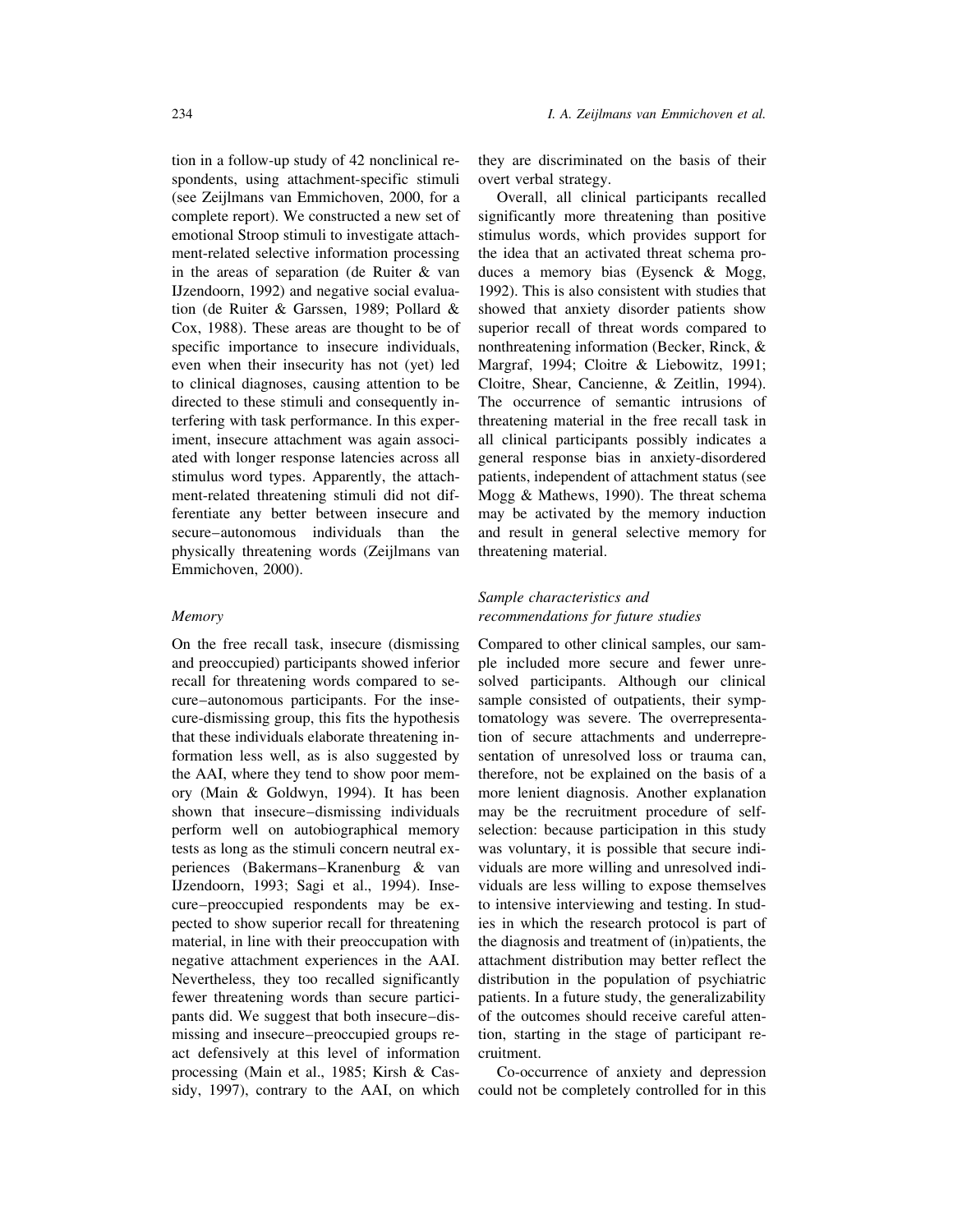depression as a primary diagnosis was ruled perimental conditions with individually deterout. However, this does not mean that the mined thresholds for preattentive information anxiety disorder patients did not experience processing. Last, it will be interesting to comany depressive symptoms, as it is a well- pare information processing and response seestablished fact that the comorbidity of anxi- lection tasks to investigate similarities and ety and depressive symptoms is high. The differences in the nature of the insecure men-Williams et al. (1997) model for selective in-<br>tal representations of attachment. formation processing predicts explicit differ- In sum, we found provisional evidence for ences in the nature of cognitive biases in anxi- one of the most basic assumptions of attachety and depression. In a future study of the ment theory: that the mental representation of effect of attachment insecurity on information childhood attachment experiences influences processing in clinical disorders, this should be information processing, in particular attention accounted for by using more specific diagnos- and memory. Insecure (dismissing and preoctic instruments that allow control of the level cupied) nonclinical participants show an unof symptomatology. differentiated response inhibition suggesting a

vestigations into attachment-related informa- In anxiety disorder patients, secure attachment tion processing compare different kinds of representations facilitate a more focused and threatening material (general, disorder spe- open processing of threatening information.

study. By using the ADIS-R for diagnosing, cific, and attachment specific) and refine ex-

Furthermore, we recommend that future in-<br>general inability to maintain attentional focus.

### **References**

- Aber, J. L., & Allen, J. P. (1987). Effects of maltreatment Bowlby, J. (1980). *Attachment and loss: Vol. 3. Loss:* on young children's socioemotional development: An *Sadness and depression*. London: Penguin Books. attachment theory perspective. *Developmental Psychology, 23,* 406–414. *ment* (Rev. ed.). London: Penguin Books.
- (1978). Patterns of attachment: A psychological study
- American Psychiatric Association. (1994). *Diagnostic* ness.<br>*and statistical manual of mantal disorders* (4th ed.) 536. 536. *and statistical manual of mental disorders* (4th ed.).
- 
- 
- 
- 
- attachment and the self system: Emergence of an in-<br>  $Cloitre, M, Shear, M. K., Cancienne, J., & Zeitlin, S. B.$ <br>  $(1994)$  Implicit and explicit memory for catastrophic
- Belsky, J., Spritz, B., & Crnic, K. (1996). Infant attach- der. *Cognitive Therapy and Research, 18*, 225–240.<br>
ment security and affective–cognitive information de Ruiter. C., Bouman, T. K., & Hoogduin, C. A. L ment security and affective–cognitive information de Ruiter, C., Bouman, T. K., & Hoogduin, C. A. L.<br>processing at age 3. Psychological Science, 7, 111– (1993). ADIS-NL: Anxiety Disorders Interview Sched-
- Benoit, D., & Parker, K. C. H. (1994). Stability and trans-<br>mission of attachment across three generations. *Child* de Ruiter, C., & Gars
- 
- 
- 
- Bradley, B. P., Mogg, K., Millar, N., & White, J. (1995).<br>Selective processing of negative information: Effects *of the Strange Situation*. Hillsdale, NJ: Erlbaum. <br>
of clinical anxiety, concurrent depression, and aware-<br> *of clinical anxiety, concurrent depression, and aware-*
- Washington, DC: Author.<br>
Washington, DC: Author. Bretherton, I. (1985). Attachment theory: Retrospect and<br>
rermans–Kranenburg M. J. & van Hzendoorn M. Prospect. In I. Bretherton & E. Waters (Eds.), Grow-
- Bakermans–Kranenburg, M. J., & van IJzendoorn, M. Prospect. In I. Bretherton & E. Waters (Eds.), Grow-<br>
H. (1993). A psychometric study of the Adult Attach-<br>
ment Interview: Reliability and discriminant validity.<br>
Developm
- *Perspective.* New York: Basic Books.<br>
Becker, E., Rinck, M., & Margraf, J. (1994). Memory<br>
bias<br>
bias in panic disorder: An investigation of the cognitive<br>
disorder: An investigation of the cognitive<br>
disorder: An investi
- ternal state lexicon in toddlers at high social risk. *De-* (1994). Implicit and explicit memory for catastrophic velopment and Psychopathology, 6, 5–30. *velopment and Psychopathology, 6,* 5–30. <br>Belsky, J., Spritz, B., & Crnic, K. (1996). Infant attach-<br>der *Coenitive Therany and Research 18*, 225–240
	- processing at age 3. *Psychological Science, 7,* 111– (1993). *ADIS-NL: Anxiety Disorders Interview Sched-*114. *ule—Nederlandse versie* [Dutch version]. Unpub-
- de Ruiter, C., & Garssen, B. (1989). Social anxiety and *Development, 65, 1444–1456.* fear of bodily sensations in panic disorder and agora-<br>Bowlby, J. (1973). Attachment and loss: Vol. 2. Separa-<br>phobia: A matched comparison. Journal of Psychophobia: A matched comparison. *Journal of Psychotion: Anxiety and anger*. London: Penguin Books. *pathology and Behavioral Assessment, 11,* 175–184.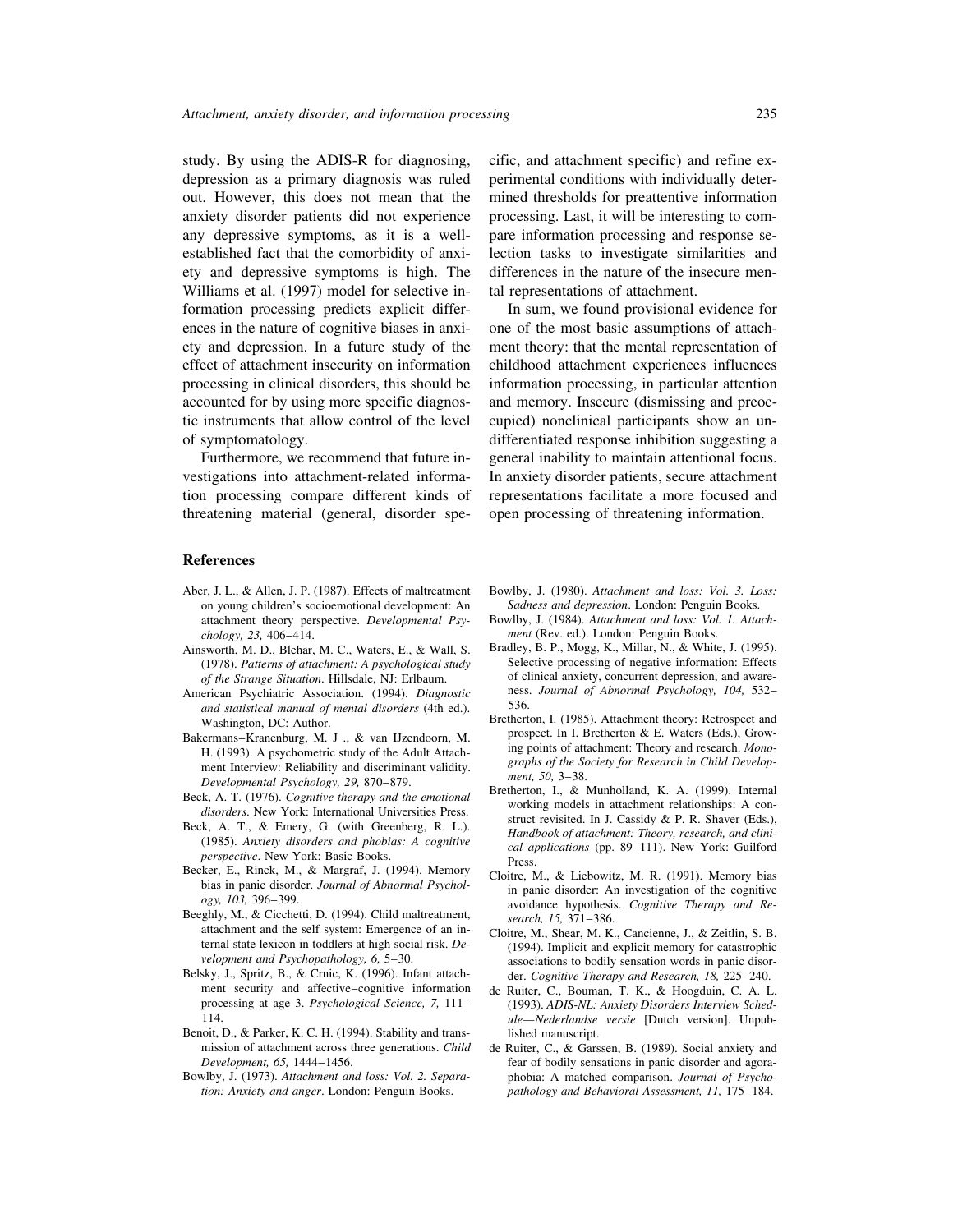- de Ruiter, C., & van IJzendoorn, M. H. (1992). Agora- the selective processing of emotional information: phobia and anxious–ambivalent attachment: An inte- Mediating roles of awareness, trait and state variables, grative review. *Journal of Anxiety Disorders, 6,* 365– and personal relevance of stimulus materials. *Behav-*381. *iour Research and Therapy, 30,* 479–491.
- 571–591. *velopment, 33,* 48–61.
- tivating strategies. *Child Development*, 63, 1473–
- Dozier, M., Stovall, K. C., & Albus, K. E. (1999). Attachment and psychopathology in adulthood. In J. Main, M., & Goldwyn, R. (1994). *Adult attachment scorment: Theory, research, and clinical applications* (pp. lished manuscript, University of California, Berkeley.
- 
- Fox, E. (1994). Attentional bias in anxiety: A defective Marcel, A. J. (1983). Conscious and unconscious percep-165–195. nition. *Cognitive Psychology, 15,* 197–237.
- George, C., Kaplan, N., & Main, M. (1985). *Adult At-* Mathews, A., & MacLeod, C. (1994). Cognitive ap-
- Graf, P., & Mandler, G. (1984). Activation makes words McNally, R. J. (1994). *Panic disorder: A critical analy*more accessible, but not necessarily more retrievable. *sis*. New York: Guilford Press.<br>*Journal of Verbal Learning and Verbal Behaviour*, Merikle, P. M. (1992). Perceptio
- *23,* 553–568. Critical issues. *American Psychologist, 47,* 792–795. cognition. *Journal of Experimental Psychology: Gen- societies reconstruct the past* (pp. 173–193). Cam*eral, 124, 22–42.* bridge, MA: Harvard University Press.<br>Hesse, E. (1999). The Adult Attachment Interview: His- Mogg, K., Bradley, B. P., & Williams, R.
- *search, and clinical applications* (pp. 395–433). New *34,* 17–36. York: Guilford Press. Mogg, K., Bradley, B. P., Williams, R., & Mathews, A.
- vision, and visual masking: A survey and appraisal.
- Kirsh, S. J., & Cassidy, J. (1997). Preschoolers' attention of anxiety and awareness on colour-identification la-
- *Child Development, 68,* 1143–1153. *Therapy, 31,* 559–567. *nomial goodness-of-fit testing*. Retrieved from http:// mood-congruent recall bias in an<br>www.fsw.leidenuniv.nl/~kroonenb/genprogs/programs search and Therapy, 28, 91-92. www.fsw.leidenuniv.nl/~kroonenb/genprogs/programs
- in maltreated and nonmaltreated children: Connec- *logical Reports, 62,* 323–326. tions among multiple representational models. *Devel*-<br>*Richards, A., French, C. C., Johnson, W., Naparstek,*<br>*J., & Williams, J. (1992).* Effects of mood manipula-
- referent material. *Development and Psychopathology*, 491. *10,* 739–759. Rieder, C., & Cicchetti, D. (1989). Organizational per-
- and emotional responses to a stressful life event. *Be- opmental Psychology, 25,* 382–393. *haviour Research and Therapy, 30,* 151–161. Sagi, A., van IJzendoorn, M. H., Scharf, M., Koren–
- 

- Main, M. (1990). Cross-cultural studies of attachment ority and attachment: A meta-analysis on parental ante- ganization: Recent studies, changing methodologies cedents of infant attachment. *Child Development, 68,* and the concept of conditional strategies. *Human De-*
- Dozier, M., & Kobak, R. R. (1992). Psychophysiology in Main, M. (1999). Attachment theory: Eighteen points attachment interviews: Converging evidence for deac-<br>with suggestions for future studies. In J. Cassidy & with suggestions for future studies. In J. Cassidy & P. R. Shaver (Eds.), Handbook of attachment: Theory, 1480. *research, and clinical applications* (pp. 395–433).
	- Cassidy & P. R. Shaver (Eds.), *Handbook of attach- ing and classification systems* (version 6.0). Unpub-
- Main, M., Kaplan, N., & Cassidy, J. (1985). Security in Eysenck, M. W., & Mogg, K. (1992). Clinical anxiety, infancy, childhood and adulthood: A move to the trait anxiety, and memory bias. In S.-A. Christianson level of representation. In I. Bretherton & E. Waters (Ed.), *The handbook of emotion and memory: Re-* (Eds.), Growing points of attachment: Theory and re*search and theory* (pp. 429–450). Hillsdale, NJ: Erl- search. *Monographs of the Society for Research in* baum. *Child Development, 50*(1–2, Serial No. 209), 66–104.
	- inhibition hypothesis. *Cognition and Emotion, 8,* tion: Experiments on visual masking and word recog-
	- *tachment Interview*. Unpublished manuscript, Univer-<br>sity of California, Berkeley.<br>Review of Psychology, 45, 25–50. sity of California, Berkeley. *Review of Psychology, 45,* 25–50.
		-
		- *Merikle, P. M. (1992). Perception without awareness:*
	- Mineka, S., & Nugent, K. (1995). Mood-congruent mem-Activation by marginally perceptual ("subliminal") ory biases in anxiety and depression. In D. L. Schacstimuli: Dissociation of unconscious from conscious ter (Ed.), *Memory distortion: How minds, brains, and* cognition. *Journal of Experimental Psychology: Gen-* societies reconstruct the past (pp. 173–193). Cam-
	- Mogg, K., Bradley, B. P., & Williams, R. (1995). Attentorical and current perspectives. In J. Cassidy & P. R. tional bias in anxiety and depression: The role of Shaver (Eds.), *Handbook of attachment: Theory, re-* awareness. *British Journal of Clinical Psychology,*
- Holender, D. (1986). Semantic activation without con- (1993). Subliminal processing of emotional informascious identification in dichotic listening, parafoveal tion in anxiety and depression. *Journal of Abnormal* vision, and visual masking: A survey and appraisal. *Psychology, 102, 304–311*.
	- *Behavioural and Brain Sciences, 9,* 1–66. Mogg, K., Kentish, J., & Bradley, B. P. (1993). Effects to and memory for attachment-relevant information. tencies for emotional words. *Behaviour Research and*
		- Mogg, K., & Mathews, A. (1990). Is there a self-referent mood-congruent recall bias in anxiety? *Behaviour Re-*
- .htm Pollard, C. A., & Cox, G. L. (1988). Social–evaluative Lynch, M., & Cicchetti, D. (1991). Patterns of relatedness anxiety in panic disorder and agoraphobia. *Psycho-*
- *J., & Williams, J. (1992). Effects of mood manipula-*Lynch, M., & Cicchetti, D. (1998). Trauma, mental repre-<br>sented by an anxiety on performance of an emotional sentation, and the organization of memory for mother-<br>Stroop task. British Journal of Psychology, 83, 479– Stroop task. *British Journal of Psychology, 83, 479–*
- MacLeod, C., & Hagan, R. (1992). Individual differences spective on cognitive control functioning and cogniin the selective processing of threatening information, tive-affective balance in maltreated children. *Devel-*
- MacLeod, C., & Rutherford, E. M. (1992). Anxiety and Karie, N., Joels, T., & Mayseless, O. (1994). Stability